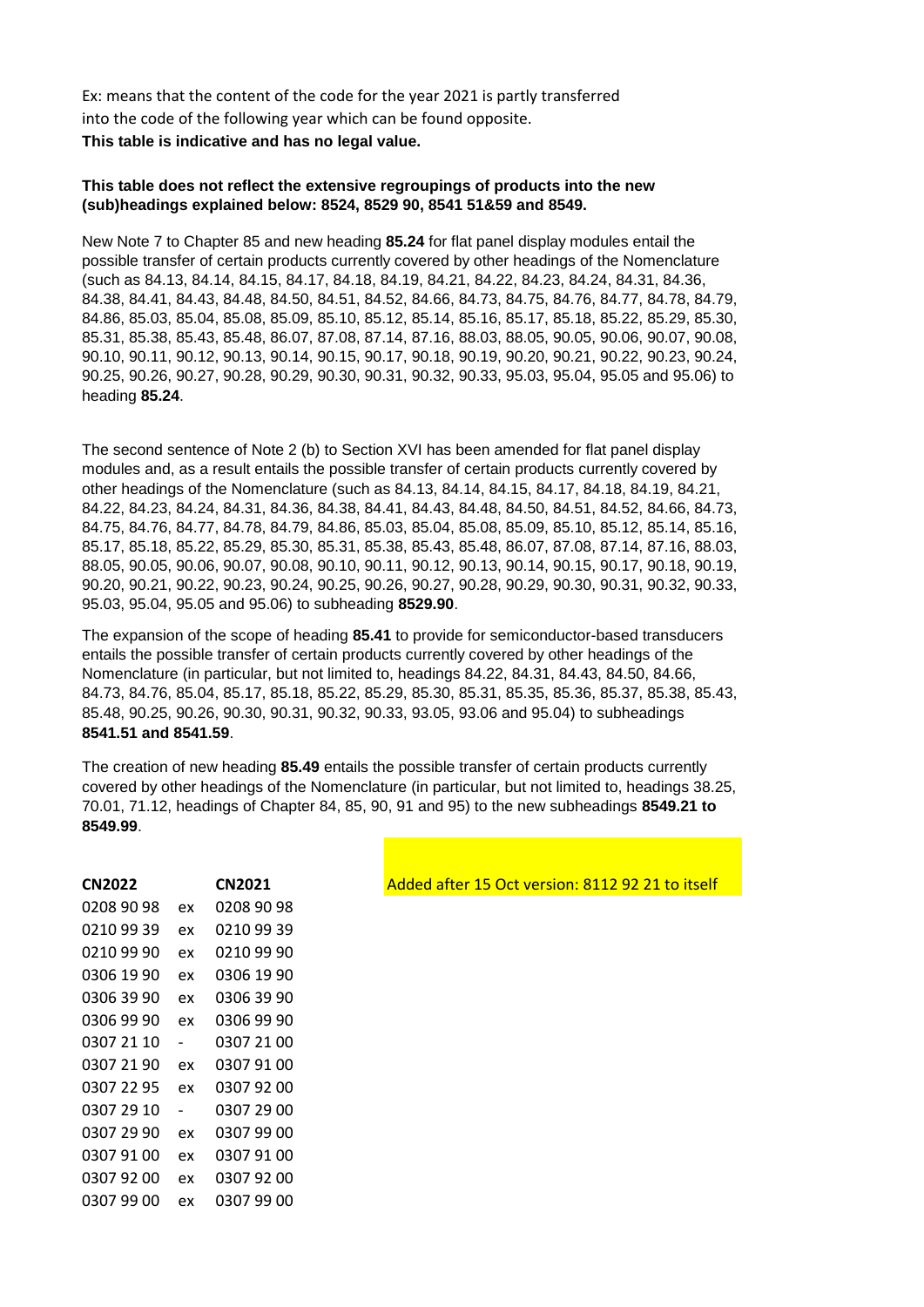| 0308 90 90 | ex | 0308 90 90 |
|------------|----|------------|
| 0309 10 00 |    | 0305 10 00 |
| 0309 90 00 | ex | 0306 19 90 |
| 0309 90 00 | ex | 0306 39 90 |
| 0309 90 00 | ex | 0306 99 90 |
| 0309 90 00 | ex | 0307 91 00 |
| 0309 90 00 | ex | 0307 92 00 |
| 0309 90 00 | ex | 0307 99 00 |
| 0309 90 00 | ex | 0308 90 90 |
| 0403 20 11 |    | 0403 10 11 |
| 0403 20 13 |    | 0403 10 13 |
| 0403 20 19 |    | 0403 10 19 |
| 0403 20 31 |    | 0403 10 31 |
| 0403 20 33 |    | 0403 10 33 |
| 0403 20 39 |    | 0403 10 39 |
| 0403 20 41 | ex | 1901 90 91 |
| 0403 20 49 | ex | 1901 90 99 |
| 0403 20 51 |    | 0403 10 51 |
| 0403 20 53 |    | 0403 10 53 |
| 0403 20 59 |    | 0403 10 59 |
| 0403 20 91 |    | 0403 10 91 |
| 0403 20 93 |    | 0403 10 93 |
| 0403 20 99 |    | 0403 10 99 |
| 0410 10 10 | ex | 0208 90 98 |
| 0410 10 91 | ex | 0210 99 90 |
| 0410 10 99 | ex | 0210 99 39 |
| 0410 90 00 |    | 0410 00 00 |
| 0704 10 10 |    | 0704 10 00 |
| 0704 10 90 | ex | 0704 90 90 |
| 0704 90 90 | ex | 0704 90 90 |
| 0709 52 00 |    | 0709 59 30 |
| 0709 53 00 |    | 0709 59 10 |
| 0709 54 00 | ex | 0709 59 90 |
| 0709 55 00 | ex | 0709 59 90 |
| 0709 56 00 |    | 0709 59 50 |
| 0709 59 00 | ex | 0709 59 90 |
| 0712 34 00 | ex | 0712 39 00 |
| 0712 39 00 | ex | 0712 39 00 |
| 0802 91 00 | ex | 0802 90 50 |
| 0802 92 00 | ex | 0802 90 50 |
| 0802 99 10 |    | 0802 90 10 |
| 0802 99 90 |    | 0802 90 85 |
| 1211 60 00 | ex | 1211 90 86 |
| 1211 90 86 | ex | 1211 90 86 |
| 1509 20 00 | -  | 1509 10 20 |
| 1509 30 00 |    | 1509 10 80 |
| 1509 40 00 |    | 1509 10 10 |
| 1510 10 00 |    | 1510 00 10 |
| 1510 90 00 |    | 1510 00 90 |
| 1515 60 11 | ex | 1515 90 40 |
|            |    |            |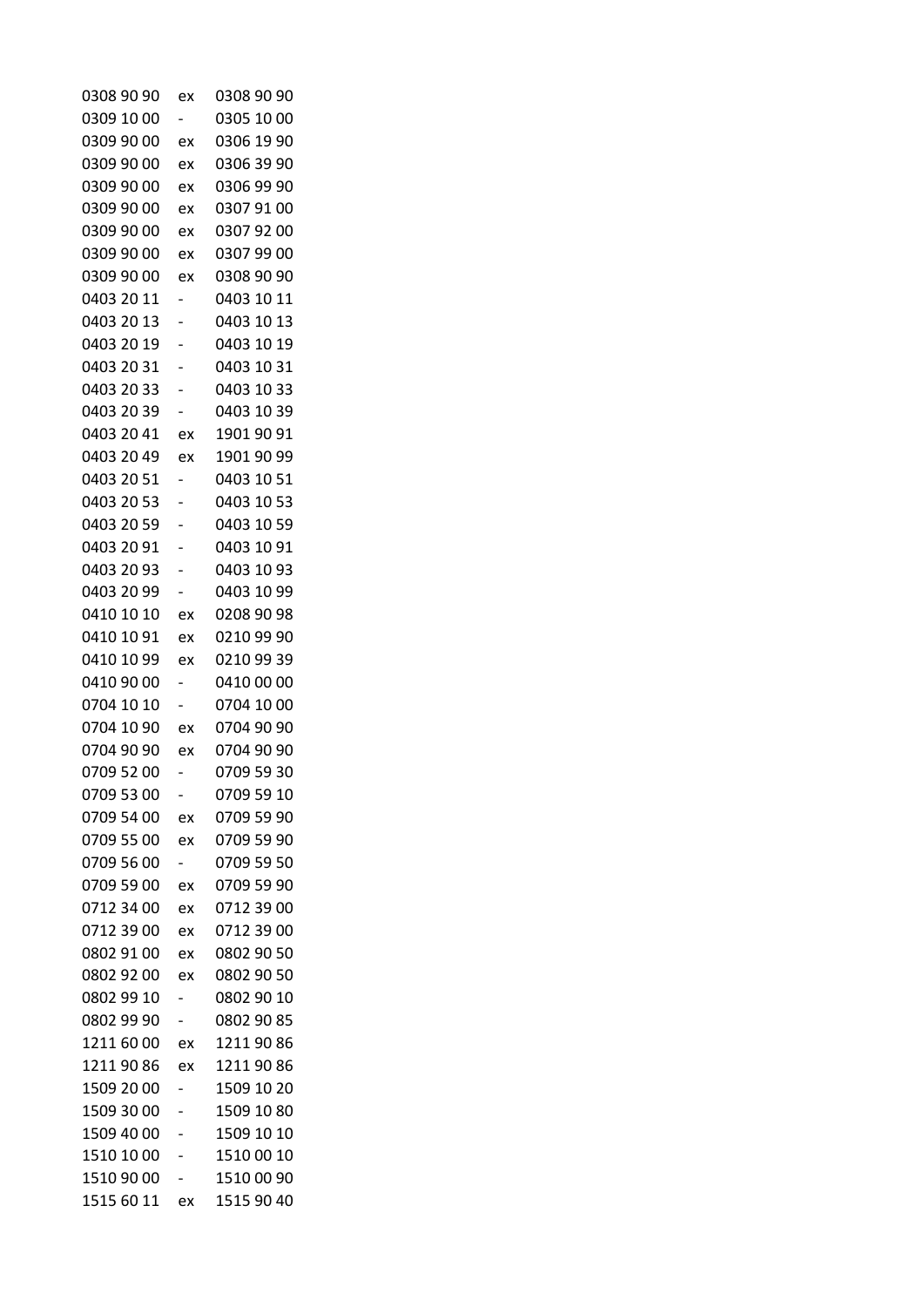| 1515 60 51 | ex                       | 1515 90 51 |
|------------|--------------------------|------------|
| 1515 60 59 | ex                       | 1515 90 59 |
| 1515 60 60 | ex                       | 1515 90 60 |
| 1515 60 91 | ex                       | 1515 90 91 |
| 1515 60 99 | ex                       | 1515 90 99 |
| 1515 90 40 | ex                       | 1515 90 40 |
| 1515 90 51 | ex                       | 1515 90 51 |
| 1515 90 59 | ex                       | 1515 90 59 |
| 1515 90 60 | ex                       | 1515 90 60 |
| 1515 90 91 | ex                       | 1515 90 91 |
| 1515 90 99 | ex                       | 1515 90 99 |
| 1516 20 91 | ex                       | 1516 20 91 |
| 1516 20 98 | ex                       | 1516 20 98 |
| 1516 30 91 | ex                       | 1516 20 91 |
| 1516 30 98 | ex                       | 1516 20 98 |
| 1601 00 91 | -                        | 1601 00 91 |
| 1601 00 91 | ex                       | 2106 90 92 |
| 1601 00 99 | $\overline{\phantom{0}}$ | 1601 00 99 |
| 1601 00 99 | ex                       | 2106 90 92 |
| 1602 10 00 | -                        | 1602 10 00 |
| 1602 10 00 | ex                       | 1704 90 99 |
| 1602 10 00 | ex                       | 1806 90 90 |
| 1602 10 00 | ex                       | 1901 90 91 |
| 1602 10 00 | ex                       | 1901 90 99 |
| 1602 10 00 | ex                       | 1904 90 80 |
| 1602 10 00 | ex                       | 2106 90 92 |
| 1602 90 99 | $\overline{\phantom{0}}$ | 1602 90 99 |
| 1602 90 99 | ex                       | 1704 90 99 |
| 1602 90 99 | ex                       | 1806 90 90 |
| 1602 90 99 | ex                       | 1901 90 91 |
| 1602 90 99 | ex                       | 1901 90 99 |
| 1602 90 99 | ex                       | 1904 90 80 |
| 1602 90 99 | ex                       | 2106 90 92 |
| 1704 90 99 |                          | 1704 90 99 |
| 1806 90 90 | ex                       | 1806 90 90 |
| 1901 90 91 | ex                       | 1901 90 91 |
|            | ex                       |            |
| 1901 90 99 | ex                       | 1901 90 99 |
| 1904 90 80 | ex                       | 1904 90 80 |
| 2106 90 92 | ex                       | 2106 90 92 |
| 2403 91 00 | ex                       | 2403 91 00 |
| 2403 99 90 | ex                       | 2403 99 90 |
| 2404 11 00 | ex                       | 2403 91 00 |
| 2404 11 00 | ex                       | 2403 99 90 |
| 2404 12 00 |                          | 3824 99 56 |
| 2404 12 00 | ex                       | 3824 99 92 |
| 2404 12 00 | ex                       | 3824 99 93 |
| 2404 19 10 | ex                       | 2403 99 90 |
| 2404 19 90 | -                        | 3824 99 57 |
| 2404 19 90 | ex                       | 3824 99 92 |
| 2404 19 90 | ex                       | 3824 99 93 |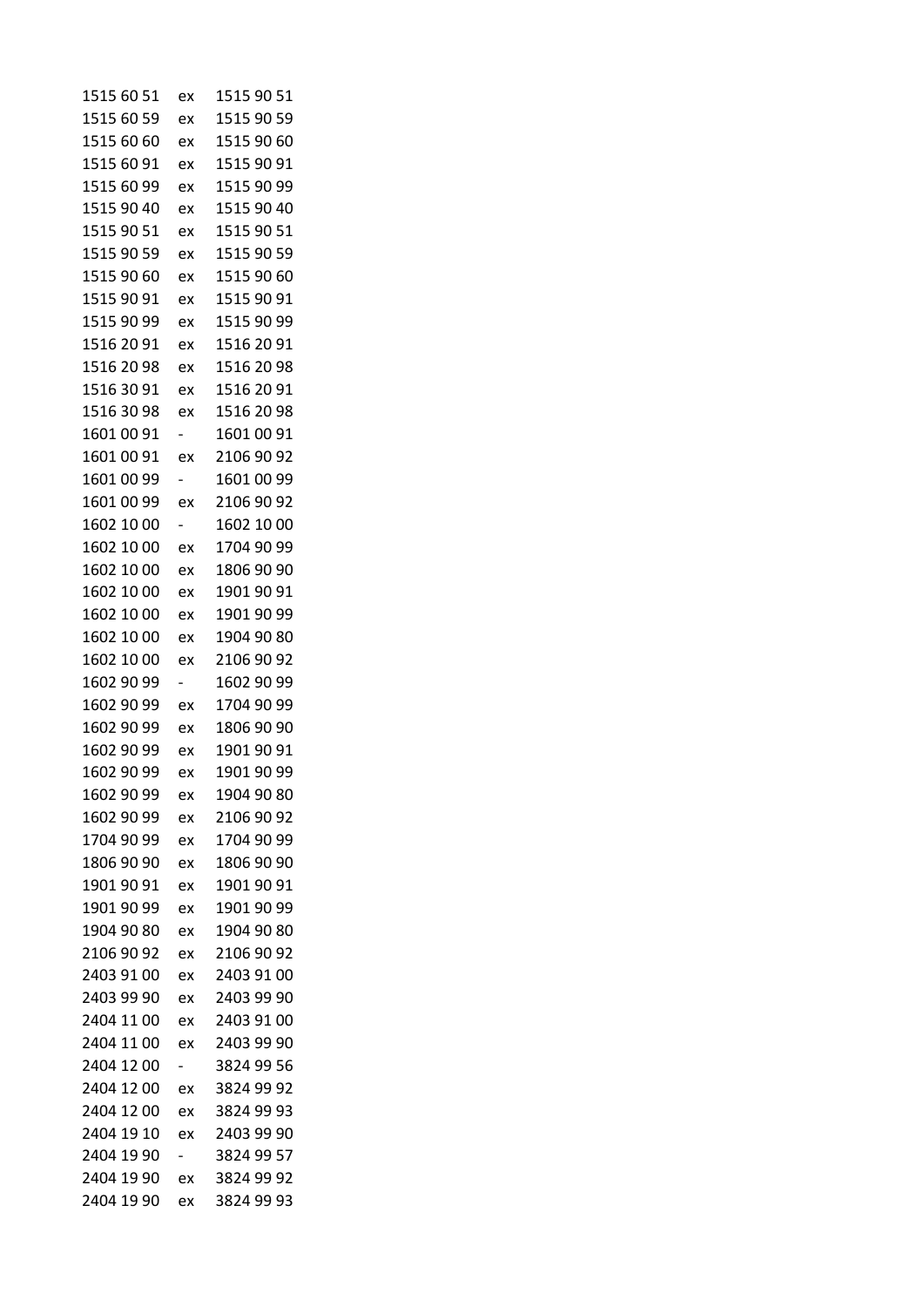| 2404 91 10 | ex                       | 2106 90 92 |
|------------|--------------------------|------------|
| 2404 91 90 | ex                       | 2403 99 90 |
| 2404 92 00 | $\overline{\phantom{0}}$ | 3824 99 58 |
| 2404 99 00 | ex                       | 3824 99 92 |
| 2404 99 00 | ex                       | 3824 99 93 |
| 2844 41 10 | ex                       | 2844 40 20 |
| 2844 41 10 | ex                       | 2844 40 30 |
| 2844 41 90 | ex                       | 2844 40 80 |
| 2844 42 10 | ex                       | 2844 40 20 |
| 2844 42 10 | ex                       | 2844 40 30 |
| 2844 42 90 | ex                       | 2844 40 80 |
| 2844 43 10 | $\overline{\phantom{0}}$ | 2844 40 10 |
| 2844 43 20 | ex                       | 2844 40 20 |
| 2844 43 20 | ex                       | 2844 40 30 |
| 2844 43 80 | ex                       | 2844 40 80 |
| 2844 44 00 | ex                       | 2844 40 80 |
| 2845 20 00 | ex                       | 2845 90 90 |
| 2845 30 00 | ex                       | 2845 90 90 |
| 2845 40 00 | ex                       | 2845 90 90 |
| 2845 90 90 | ex                       | 2845 90 90 |
| 2903 41 00 |                          | 2903 39 23 |
| 2903 42 00 |                          | 2903 39 21 |
| 2903 43 00 |                          | 2903 39 25 |
| 2903 43 00 | ex                       | 2903 39 29 |
| 2903 44 00 |                          | 2903 39 24 |
| 2903 44 00 | ex                       | 2903 39 29 |
| 2903 45 00 | $\overline{\phantom{0}}$ | 2903 39 26 |
| 2903 45 00 | ex                       | 2903 39 29 |
| 2903 46 00 | ex                       | 2903 39 27 |
| 2903 47 00 | ex                       | 2903 39 27 |
| 2903 48 00 | ex                       | 2903 39 29 |
| 2903 49 10 | ex                       | 2903 39 27 |
| 2903 49 30 |                          | 2903 39 28 |
| 2903 49 90 | ex                       | 2903 39 29 |
| 2903 51 00 |                          | 2903 39 31 |
| 2903 51 00 |                          | 2903 39 35 |
| 2903 51 00 | ex                       | 2903 39 39 |
| 2903 59 00 | ex                       | 2903 39 39 |
| 2903 61 00 |                          | 2903 39 11 |
| 2903 62 00 | -                        | 2903 31 00 |
| 2903 69 11 |                          | 2903 39 15 |
| 2903 69 19 |                          | 2903 39 19 |
| 2903 69 80 |                          | 2903 39 80 |
| 2909 60 10 | ex                       | 2911 00 00 |
| 2909 60 90 | $\overline{\phantom{0}}$ | 2909 60 00 |
| 2911 00 00 | ex                       | 2911 00 00 |
| 2930 10 00 | ex                       | 2930 90 98 |
| 2930 90 98 | ex                       | 2930 90 98 |
| 2931 41 00 |                          | 2931 31 00 |
| 2931 42 00 |                          | 2931 32 00 |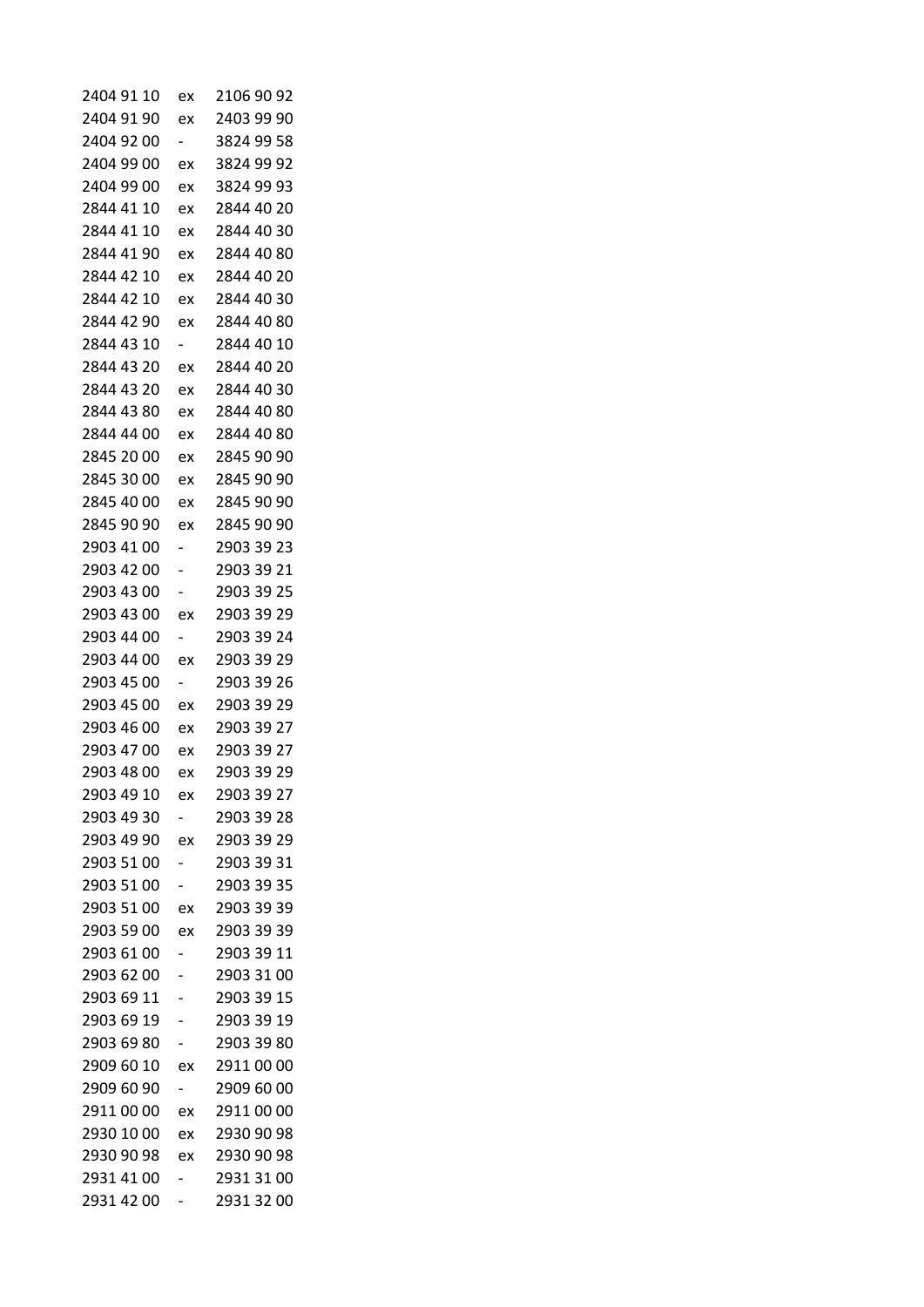| 2931 43 00 |                          | 2931 33 00 |
|------------|--------------------------|------------|
| 2931 44 00 | ex                       | 2931 39 90 |
| 2931 45 00 |                          | 2931 38 00 |
| 2931 46 00 |                          | 2931 35 00 |
| 2931 47 00 |                          | 2931 36 00 |
| 2931 48 00 | ex                       | 2931 39 90 |
| 2931 49 10 |                          | 2931 34 00 |
| 2931 49 20 |                          | 2931 37 00 |
| 2931 49 30 |                          | 2931 39 50 |
| 2931 49 40 |                          | 2931 39 60 |
| 2931 49 90 | ex                       | 2931 39 90 |
| 2931 51 00 | -                        | 2931 39 30 |
| 2931 52 00 | ex                       | 2931 39 90 |
| 2931 53 00 | ex                       | 2931 39 90 |
| 2931 54 00 | ex                       | 2931 39 90 |
| 2931 59 10 | -                        | 2931 39 20 |
| 2931 59 90 | ex                       | 2931 39 90 |
| 2932 96 00 | ex                       | 2932 99 00 |
| 2932 99 00 | ex                       | 2932 99 00 |
| 2933 33 00 | $\overline{\phantom{0}}$ | 2933 33 00 |
| 2933 33 00 | ex                       | 2933 39 99 |
| 2933 34 00 | ex                       | 2933 39 99 |
| 2933 35 00 | ex                       | 2933 39 99 |
| 2933 36 00 | ex                       | 2933 39 99 |
| 2933 37 00 | ex                       | 2933 39 99 |
| 2933 39 99 | ex                       | 2933 39 99 |
| 2934 92 00 | ex                       | 2934 99 90 |
| 2934 99 90 | ex                       | 2934 99 90 |
| 2939 45 00 | ex                       | 2939 71 00 |
| 2939 49 00 |                          | 2939 49 00 |
| 2939 49 00 | ex                       | 2939 71 00 |
| 2939 49 00 | ex                       | 2939 79 90 |
| 2939 72 00 | ex                       | 2939 71 00 |
| 2939 79 90 | ex                       | 2939 79 90 |
| 3002 13 00 | ex                       | 3002 13 00 |
| 3002 14 00 | ex                       | 3002 14 00 |
| 3002 15 00 | ex                       | 3002 15 00 |
| 3002 41 10 |                          | 3002 20 10 |
| 3002 41 90 |                          | 3002 20 90 |
| 3002 42 00 |                          | 3002 30 00 |
| 3002 49 00 |                          | 3002 90 50 |
| 3002 49 00 | ex                       | 3002 90 90 |
| 3002 51 00 | ex                       | 3002 90 90 |
| 3002 59 00 | ex                       | 3002 90 90 |
| 3002 90 90 | ex                       | 3002 90 90 |
| 3004 90 00 | ex                       | 3004 90 00 |
| 3006 93 00 | ex                       | 3004 90 00 |
| 3204 17 00 | ex                       | 3204 17 00 |
| 3204 18 00 | ex                       | 3204 17 00 |
| 3204 18 00 | ex                       | 3204 19 00 |
|            |                          |            |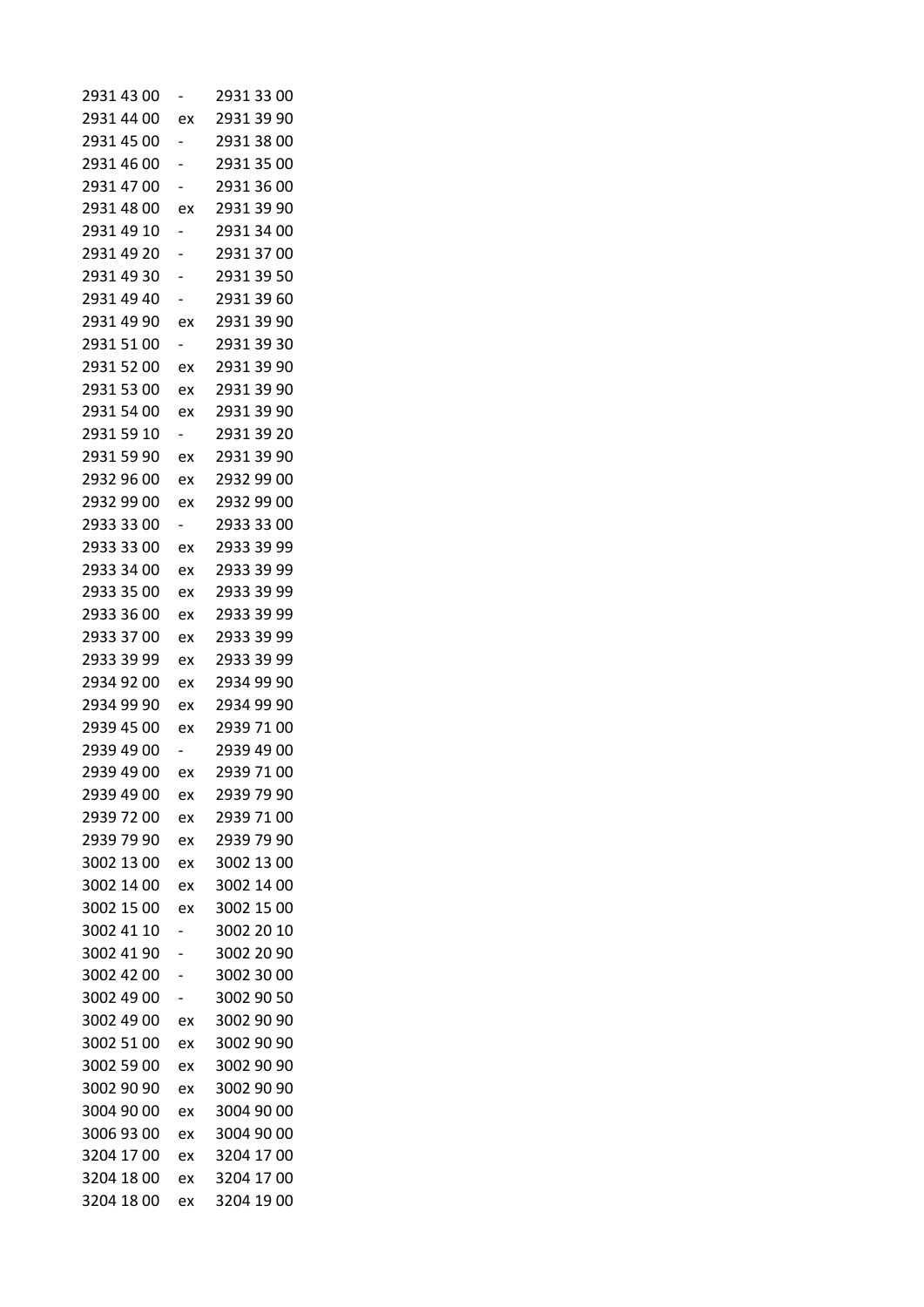| 3204 19 00 | ex                       | 3204 19 00 |
|------------|--------------------------|------------|
| 3301 29 42 | ex                       | 3301 29 41 |
| 3301 29 49 | ex                       | 3301 29 41 |
| 3402 31 00 | ex                       | 3402 11 90 |
| 3402 39 10 |                          | 3402 11 10 |
| 3402 39 90 | ex                       | 3402 11 90 |
| 3402 41 00 | -                        | 3402 12 00 |
| 3402 42 00 |                          | 3402 13 00 |
| 3402 49 00 |                          | 3402 19 00 |
| 3402 50 10 |                          | 3402 20 20 |
| 3402 50 90 |                          | 3402 20 90 |
| 3603 10 00 |                          | 3603 00 20 |
| 3603 20 00 |                          | 3603 00 30 |
| 3603 30 00 |                          | 3603 00 40 |
| 3603 40 00 |                          | 3603 00 50 |
| 3603 50 00 |                          | 3603 00 60 |
| 3603 60 00 |                          | 3603 00 80 |
| 3808 59 00 |                          | 3808 59 00 |
| 3808 59 00 | ex                       | 3808 91 20 |
| 3808 59 00 | ex                       | 3808 91 30 |
| 3808 59 00 | ex                       | 3808 91 40 |
| 3808 59 00 | ex                       | 3808 91 90 |
| 3808 59 00 | ex                       | 3808 92 90 |
| 3808 91 20 | ex                       | 3808 91 20 |
| 3808 91 30 | ex                       | 3808 91 30 |
| 3808 91 40 | ex                       | 3808 91 40 |
| 3808 91 90 | ex                       | 3808 91 90 |
| 3808 92 90 | ex                       | 3808 92 90 |
| 38160010   |                          | 2518 30 00 |
| 38160090   |                          | 3816 00 00 |
| 3822 11 00 |                          | 3002 11 00 |
| 3822 11 00 | ex                       | 3002 13 00 |
| 3822 11 00 | ex                       | 3002 14 00 |
| 3822 11 00 | ex                       | 3002 15 00 |
| 3822 12 00 | ex                       | 3002 13 00 |
| 3822 12 00 | ex                       | 3002 14 00 |
| 3822 12 00 | ex                       | 3002 15 00 |
| 3822 12 00 | ex                       | 3822 00 00 |
| 3822 13 00 | $\overline{\phantom{0}}$ | 3006 20 00 |
| 3822 19 00 | ex                       | 3002 13 00 |
| 3822 19 00 | ex                       | 3002 14 00 |
| 3822 19 00 | ex                       | 3002 15 00 |
| 3822 19 00 | Ξ.                       | 3002 19 00 |
| 3822 19 00 | ex                       | 3822 00 00 |
| 3822 90 00 | ex                       | 3822 00 00 |
| 3824 89 00 | ex                       | 3824 99 92 |
| 3824 89 00 | ex                       | 3824 99 93 |
| 3824 92 00 | ex                       | 3824 99 92 |
| 3824 92 00 | ex                       | 3824 99 93 |
| 3824 99 92 | ex                       | 3824 99 92 |
|            |                          |            |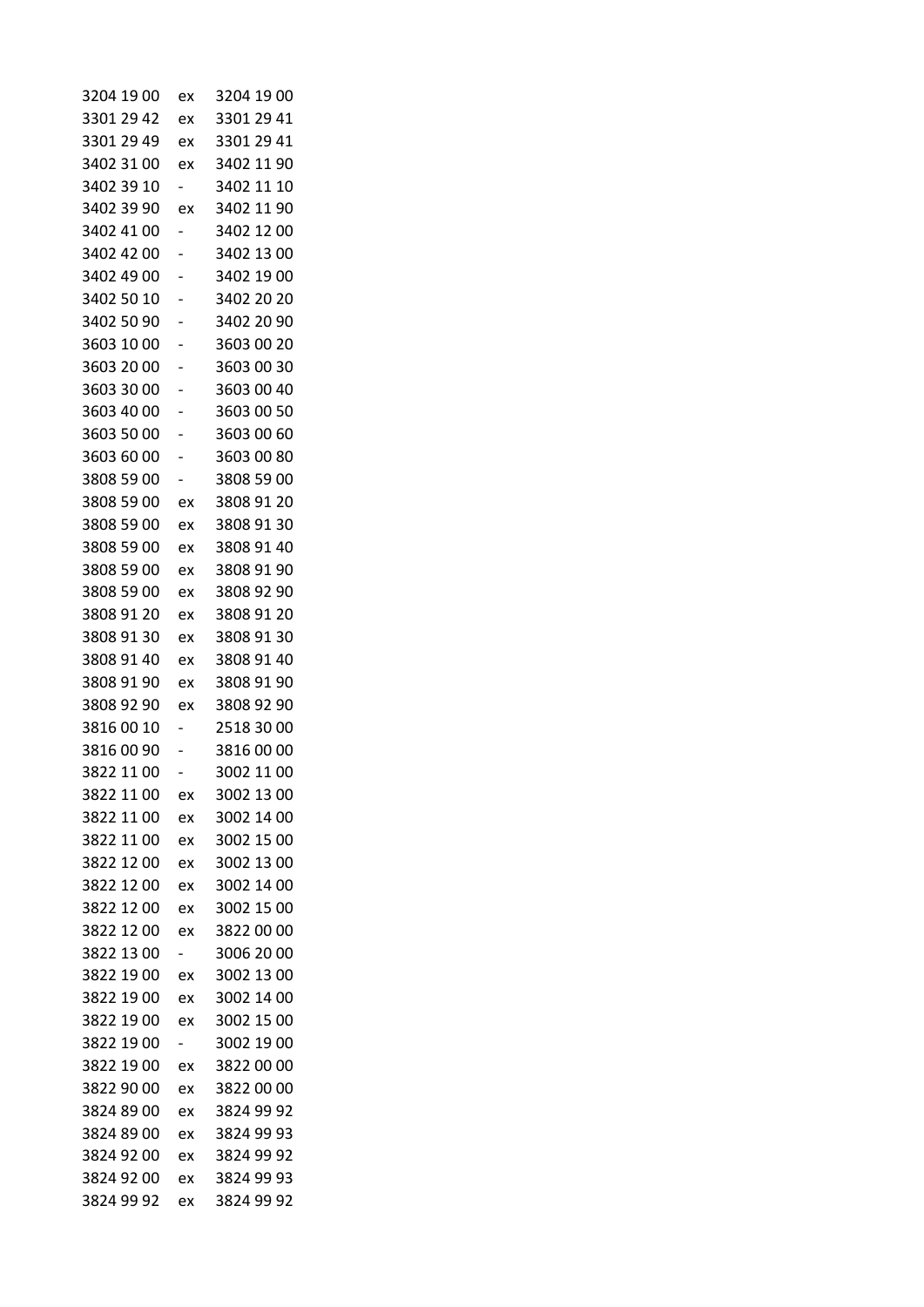| 3824 99 93 | ex                       | 3824 99 93 |
|------------|--------------------------|------------|
| 3827 11 00 |                          | 3824 71 00 |
| 3827 12 00 |                          | 3824 73 00 |
| 3827 13 00 |                          | 3824 75 00 |
| 3827 14 00 |                          | 3824 76 00 |
| 3827 20 00 |                          | 3824 72 00 |
| 3827 31 00 | ex                       | 3824 74 00 |
| 3827 32 00 | ex                       | 3824 74 00 |
| 3827 39 00 | ex                       | 3824 74 00 |
| 3827 40 00 | -                        | 3824 77 00 |
| 3827 51 00 | ex                       | 3824 78 80 |
| 3827 51 00 | ex                       | 3824 78 90 |
| 3827 59 00 | ex                       | 3824 78 80 |
| 3827 59 00 | ex                       | 3824 78 90 |
| 3827 61 00 | ex                       | 3824 78 10 |
| 3827 61 00 | ex                       | 3824 78 20 |
| 3827 61 00 | ex                       | 3824 78 80 |
| 3827 61 00 | ex                       | 3824 78 90 |
| 3827 62 00 | ex                       | 3824 78 10 |
| 3827 62 00 | ex                       | 3824 78 20 |
| 3827 62 00 | ex                       | 3824 78 30 |
| 3827 62 00 | ex                       | 3824 78 40 |
| 3827 62 00 | ex                       | 3824 78 90 |
| 3827 63 00 | ex                       | 3824 78 10 |
| 3827 63 00 | ex                       | 3824 78 20 |
| 3827 63 00 | ex                       | 3824 78 30 |
| 3827 63 00 | ex                       | 3824 78 40 |
| 3827 63 00 | ex                       | 3824 78 80 |
| 3827 63 00 | ex                       | 3824 78 90 |
| 3827 64 00 | ex                       | 3824 78 20 |
| 3827 64 00 | ex                       | 3824 78 40 |
| 3827 64 00 | ex                       | 3824 78 90 |
| 3827 65 00 | ex                       | 3824 78 30 |
| 3827 65 00 | ex                       | 3824 78 40 |
| 3827 65 00 | ex                       | 3824 78 80 |
| 3827 65 00 | ex                       | 3824 78 90 |
| 3827 68 00 | ex                       | 3824 78 80 |
| 3827 68 00 | ex                       | 3824 78 90 |
| 3827 69 00 | ex                       | 3824 78 80 |
| 3827 69 00 | ex                       | 3824 78 90 |
| 3827 90 00 | Ξ.                       | 3824 79 00 |
| 3907 21 00 | ex                       | 3907 20 20 |
| 3907 29 11 | $\overline{\phantom{0}}$ | 3907 20 11 |
| 3907 29 20 | ex                       | 3907 20 20 |
| 3907 29 91 |                          | 3907 20 91 |
| 3907 29 99 |                          | 3907 20 99 |
| 3911 20 00 | ex                       | 3911 90 99 |
| 3911 90 99 | ex                       | 3911 90 99 |
| 4015 12 00 |                          | 4015 11 00 |
| 4015 12 00 | ex                       | 4015 19 00 |
|            |                          |            |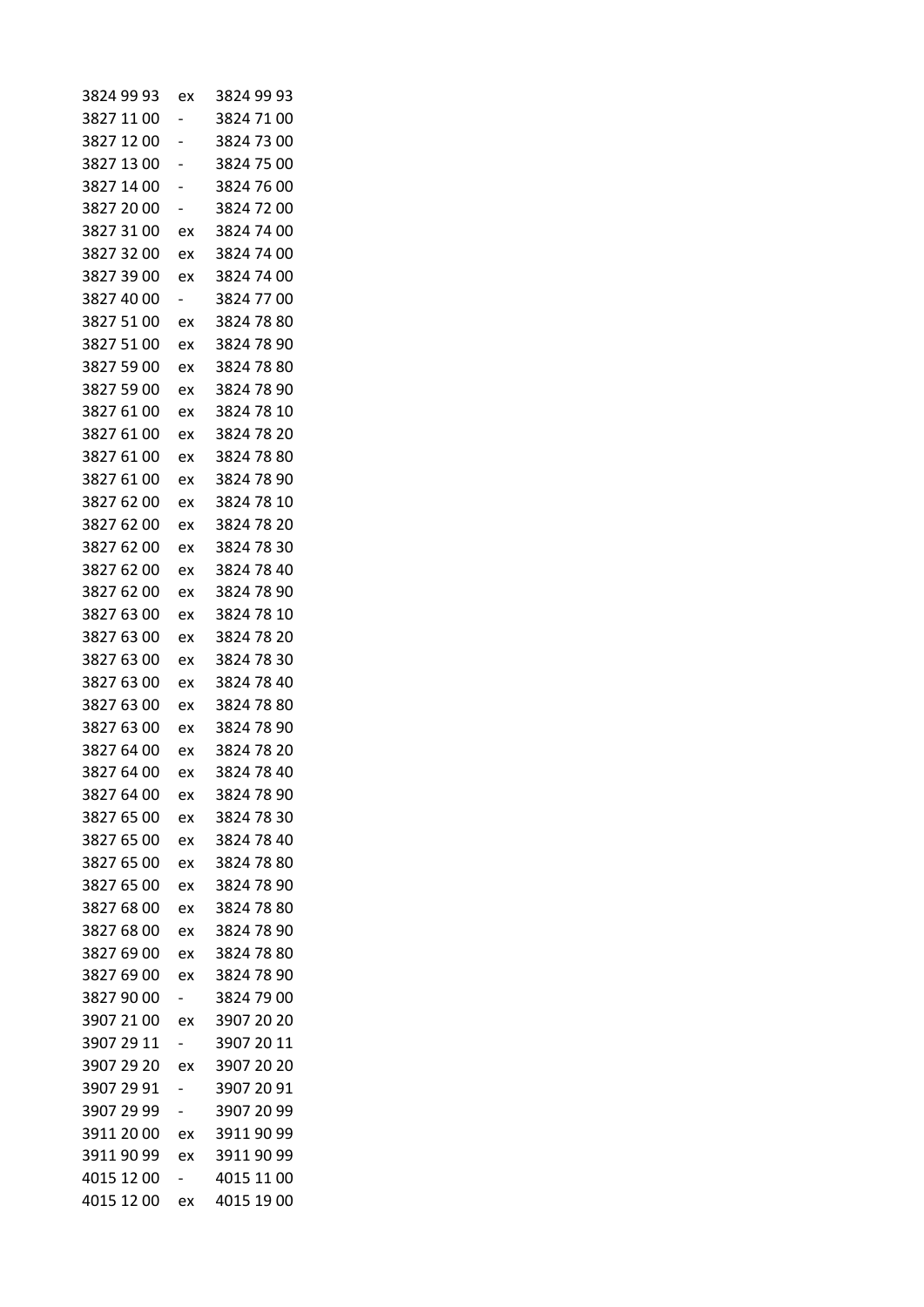| 4015 19 00 | ex | 4015 19 00 |
|------------|----|------------|
| 4401 32 00 | ex | 4401 39 00 |
| 4401 39 00 | ex | 4401 39 00 |
| 4401 41 00 |    | 4401 40 10 |
| 4401 49 00 | -  | 4401 40 90 |
| 4402 20 00 | ex | 4402 90 00 |
| 4402 90 00 | ex | 4402 90 00 |
| 4403 42 00 | ex | 4403 49 85 |
| 4403 49 85 | ex | 4403 49 85 |
| 4407 11 10 | ex | 4407 11 10 |
| 4407 11 20 | ex | 4407 11 20 |
| 4407 11 90 | ex | 4407 11 90 |
| 4407 12 10 | ex | 4407 12 10 |
| 4407 12 20 | ex | 4407 12 20 |
| 4407 12 90 | ex | 4407 12 90 |
| 4407 13 00 | ex | 4407 11 10 |
| 4407 13 00 | ex | 4407 11 20 |
| 4407 13 00 | ex | 4407 11 90 |
| 4407 13 00 | ex | 4407 12 10 |
| 4407 13 00 | ex | 4407 12 20 |
| 4407 13 00 | ex | 4407 12 90 |
| 4407 13 00 | ex | 4407 19 10 |
| 4407 13 00 | ex | 4407 19 20 |
| 4407 13 00 | ex | 4407 19 90 |
| 4407 14 00 | ex | 4407 12 10 |
| 4407 14 00 | ex | 4407 12 20 |
| 4407 14 00 | ex | 4407 12 90 |
| 4407 14 00 | ex | 4407 19 10 |
| 4407 14 00 | ex | 4407 19 20 |
| 4407 14 00 | ex | 4407 19 90 |
| 4407 19 10 | ex | 4407 19 10 |
| 4407 19 20 | ex | 4407 19 20 |
| 4407 19 90 | ex | 4407 19 90 |
| 4407 23 10 | ex | 4407 29 15 |
| 4407 23 10 | ex | 4407 29 85 |
| 4407 23 20 | ex | 4407 29 83 |
| 4407 23 90 | ex | 4407 29 95 |
| 4407 29 15 | ex | 4407 29 15 |
| 4407 29 83 | ex | 4407 29 83 |
| 4407 29 85 | ex | 4407 29 85 |
| 4407 29 95 | ex | 4407 29 95 |
| 4411 12 92 | ex | 4411 12 90 |
| 4411 12 94 | ex | 4411 12 90 |
| 4411 13 92 | ex | 4411 13 90 |
| 4411 13 94 | ex | 4411 13 90 |
| 4411 14 92 | ex | 4411 14 90 |
| 4411 14 95 | ex | 4411 14 90 |
| 4411 14 97 | ex | 4411 14 90 |
| 44119300   |    | 44119310   |
| 44119300   | -  | 4411 93 90 |
|            |    |            |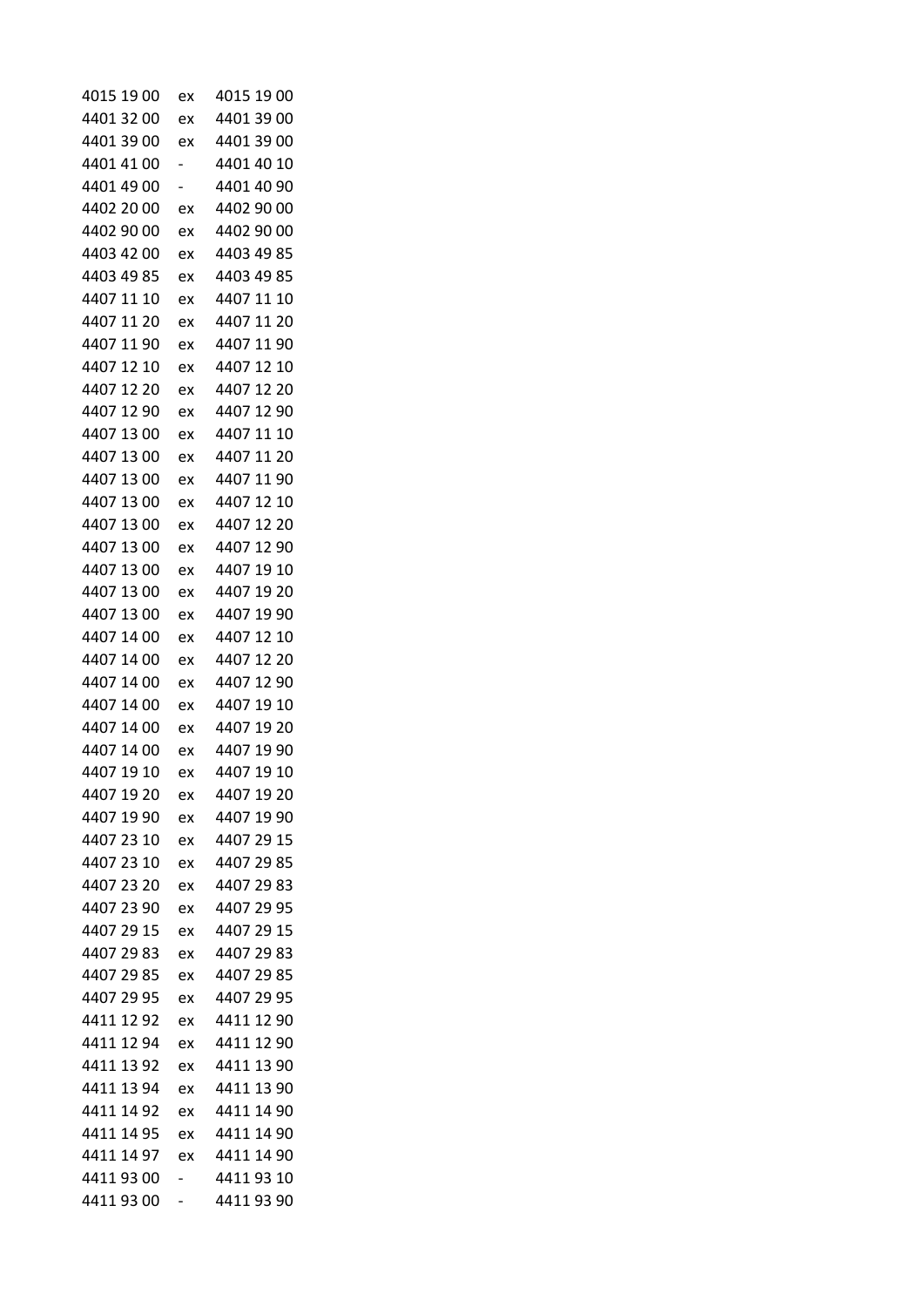| 4412 33 10 | ex                       | 4412 33 00 |
|------------|--------------------------|------------|
| 4412 33 20 | ex                       | 4412 33 00 |
| 4412 33 30 | ex                       | 4412 33 00 |
| 4412 33 90 | ex                       | 4412 33 00 |
| 4412 41 91 | ex                       | 4412 99 40 |
| 4412 41 91 | ex                       | 4412 99 50 |
| 4412 41 99 | ex                       | 4412 99 85 |
| 4412 42 00 | ex                       | 4412 99 40 |
| 4412 42 00 | ex                       | 4412 99 50 |
| 4412 49 00 | ex                       | 4412 99 85 |
| 4412 51 10 | ex                       | 4412 94 10 |
| 4412 51 90 | ex                       | 4412 94 90 |
| 4412 52 00 | ex                       | 4412 94 10 |
| 4412 59 00 | ex                       | 4412 94 90 |
| 4412 91 10 | ex                       | 4412 99 30 |
| 4412 91 91 | ex                       | 4412 99 40 |
| 4412 91 91 | ex                       | 4412 99 50 |
| 4412 91 99 | ex                       | 4412 99 85 |
| 4412 92 10 | ex                       | 4412 99 30 |
| 4412 92 90 | ex                       | 4412 99 40 |
| 4412 92 90 | ex                       | 4412 99 50 |
| 4412 92 90 | ex                       | 4412 99 85 |
| 4412 99 10 | ex                       | 4412 99 30 |
| 4412 99 90 | ex                       | 4412 99 85 |
| 4414 10 10 | $\overline{\phantom{0}}$ | 4414 00 10 |
| 4414 10 90 | ex                       | 4414 00 90 |
| 4414 90 00 | ex                       | 4414 00 90 |
| 4418 11 00 | -                        | 4418 10 10 |
| 4418 11 00 | ex                       | 4418 10 90 |
| 4418 19 50 |                          | 4418 10 50 |
| 4418 19 90 | ex                       | 4418 10 90 |
| 4418 21 10 |                          | 4418 20 10 |
| 4418 21 90 | ex                       | 4418 20 80 |
| 4418 29 50 | $\overline{\phantom{0}}$ | 4418 20 50 |
| 4418 29 80 | ex                       | 4418 20 80 |
| 4418 30 00 | ex                       | 4418 60 00 |
| 4418 81 00 | ex                       | 4418 60 00 |
| 4418 81 00 | ex                       | 4418 91 00 |
| 4418 81 00 | $\overline{\phantom{0}}$ | 4418 99 10 |
| 4418 82 00 | ex                       | 4418 60 00 |
| 4418 82 00 | ex                       | 4418 91 00 |
| 4418 82 00 | ex                       | 4418 99 90 |
| 4418 83 00 | ex                       | 4418 60 00 |
| 4418 83 00 | ex                       | 4418 91 00 |
| 4418 83 00 | ex                       | 4418 99 90 |
| 4418 89 00 | ex                       | 4418 60 00 |
| 4418 89 00 | ex                       | 4418 91 00 |
| 4418 89 00 | ex                       | 4418 99 90 |
| 4418 91 00 | ex                       | 4418 91 00 |
| 4418 92 00 | ex                       | 4418 99 90 |
|            |                          |            |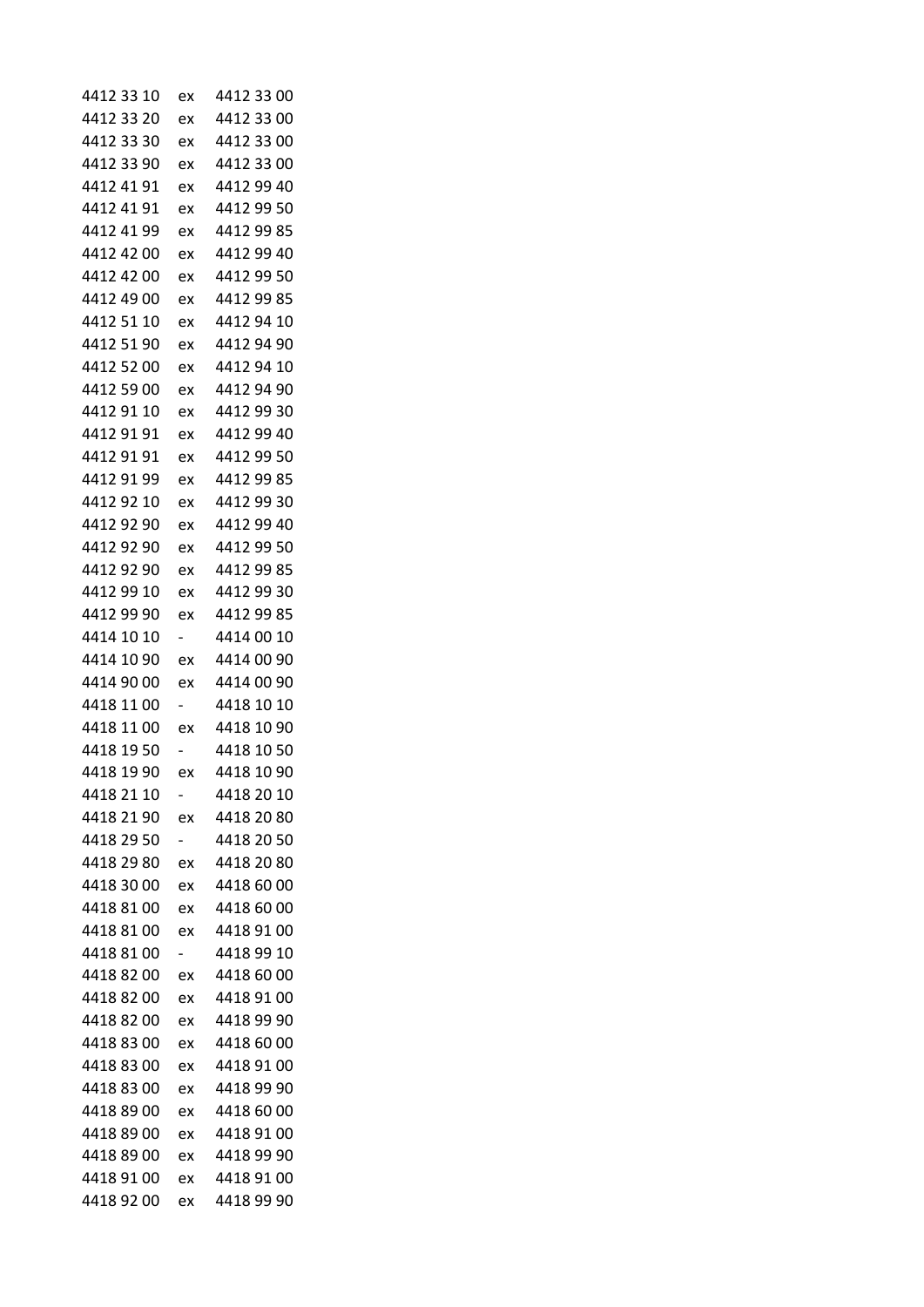| 4418 99 00 | ex                       | 4418 99 90 |
|------------|--------------------------|------------|
| 4419 20 10 | $\overline{\phantom{0}}$ | 4419 90 10 |
| 4419 20 90 | ex                       | 4419 90 90 |
| 4419 90 00 | ex                       | 4419 90 90 |
| 4420 11 10 |                          | 4420 10 11 |
| 4420 11 90 | ex                       | 4420 10 19 |
| 4420 19 00 | ex                       | 4420 10 19 |
| 4421 20 00 | ex                       | 4421 91 00 |
| 4421 20 00 | $\overline{\phantom{0}}$ | 4421 99 91 |
| 4421 91 00 | ex                       | 4421 91 00 |
| 4905 20 00 |                          | 4905 91 00 |
| 4905 90 00 | -                        | 4905 10 00 |
| 4905 90 00 | $\overline{\phantom{0}}$ | 4905 99 00 |
| 5501 11 00 | ex                       | 5501 10 00 |
| 5501 19 00 | ex                       | 5501 10 00 |
| 5703 21 00 | ex                       | 5703 20 98 |
| 5703 29 10 | $\overline{\phantom{0}}$ | 5703 20 12 |
| 5703 29 19 | -                        | 5703 20 18 |
| 5703 29 91 | -                        | 5703 20 92 |
| 5703 29 99 | ex                       | 5703 20 98 |
| 5703 31 00 | ex                       | 5703 30 18 |
| 5703 31 00 | ex                       | 5703 30 88 |
| 5703 39 10 | $\overline{\phantom{0}}$ | 5703 30 12 |
| 5703 39 19 | ex                       | 5703 30 18 |
| 5703 39 91 | -                        | 5703 30 82 |
| 5703 39 99 | ex                       | 5703 30 88 |
| 5802 10 00 |                          | 5802 11 00 |
| 5802 10 00 |                          | 5802 19 00 |
| 6116 10 20 |                          | 6116 10 20 |
| 6116 10 20 | ex                       | 6116 91 00 |
| 6116 10 20 | ex                       | 61169200   |
| 6116 10 20 | ex                       | 6116 93 00 |
| 6116 10 20 | ex                       | 6116 99 00 |
| 6116 10 80 |                          | 6116 10 80 |
| 6116 10 80 | ex                       | 6116 91 00 |
| 6116 10 80 | ex                       | 61169200   |
| 6116 10 80 | ex                       | 61169300   |
| 6116 10 80 | ex                       | 6116 99 00 |
| 6116 91 00 | ex                       | 6116 91 00 |
| 61169200   | ex                       | 6116 92 00 |
| 61169300   | ex                       | 61169300   |
| 6116 99 00 | ex                       | 6116 99 00 |
| 6201 20 00 |                          | 6201 11 00 |
| 6201 20 00 |                          | 6201 91 00 |
| 6201 30 10 | -                        | 6201 12 10 |
| 6201 30 10 | ex                       | 62019200   |
| 6201 30 90 |                          | 6201 12 90 |
| 6201 30 90 | ex                       | 6201 92 00 |
| 6201 40 10 |                          | 6201 13 10 |
| 6201 40 10 | ex                       | 6201 93 00 |
|            |                          |            |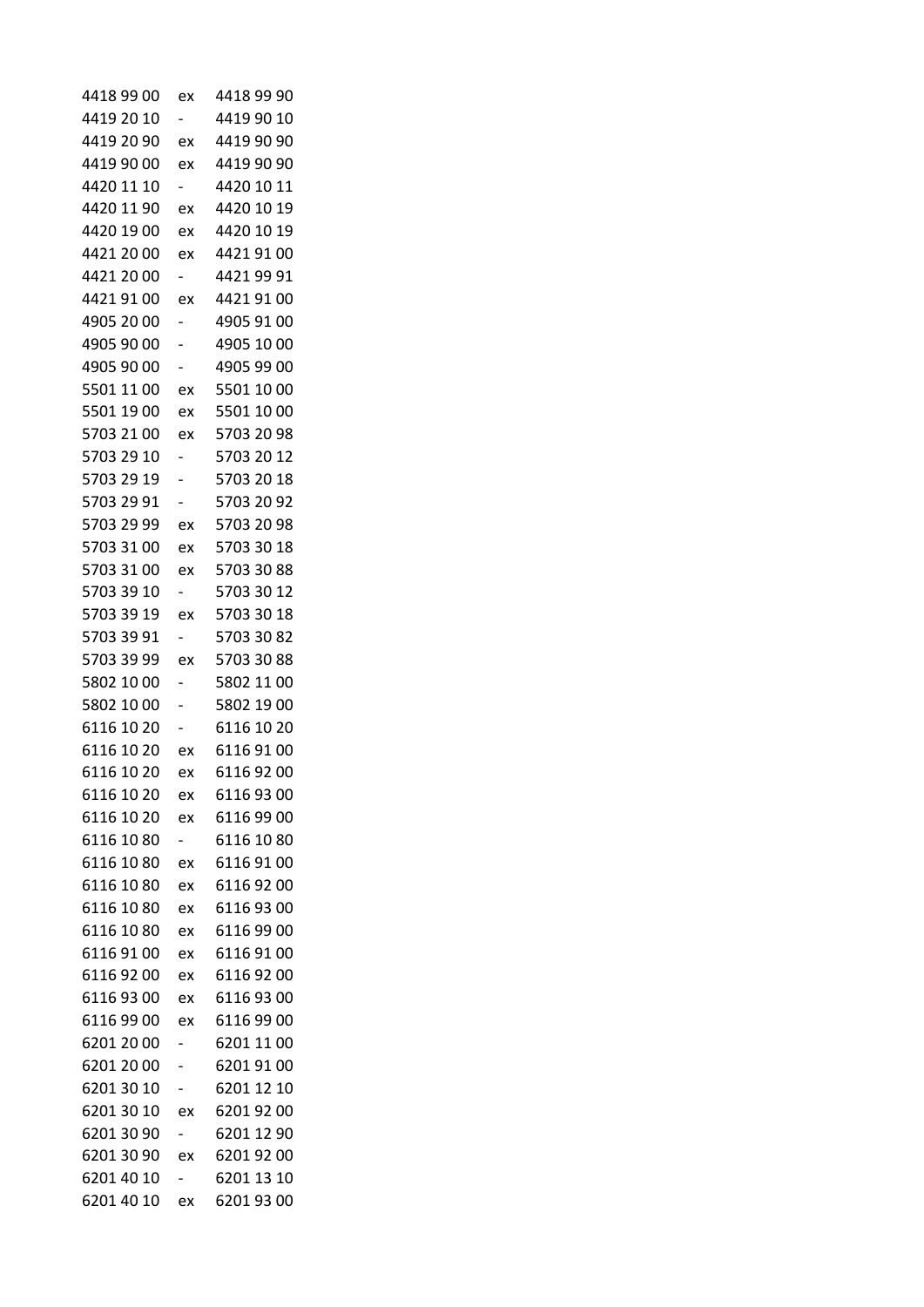| 6201 40 90 |                          | 6201 13 90 |
|------------|--------------------------|------------|
| 6201 40 90 | ex                       | 6201 93 00 |
| 6201 90 00 | $\overline{\phantom{0}}$ | 6201 19 00 |
| 6201 90 00 |                          | 6201 99 00 |
| 6202 20 00 |                          | 6202 11 00 |
| 6202 20 00 |                          | 6202 91 00 |
| 6202 30 10 |                          | 6202 12 10 |
| 6202 30 10 | ex                       | 6202 92 00 |
| 6202 30 90 | Ξ.                       | 6202 12 90 |
| 6202 30 90 | ex                       | 6202 92 00 |
| 6202 40 10 |                          | 6202 13 10 |
| 6202 40 10 | ex                       | 6202 93 00 |
| 6202 40 90 | $\overline{\phantom{0}}$ | 6202 13 90 |
| 6202 40 90 | ex                       | 6202 93 00 |
| 6202 90 00 | -                        | 6202 19 00 |
| 6202 90 00 |                          | 6202 99 00 |
| 6210 20 00 |                          | 6210 20 00 |
| 6210 20 00 | ex                       | 6210 40 00 |
| 6210 30 00 |                          | 6210 30 00 |
| 6210 30 00 | ex                       | 6210 50 00 |
| 6210 40 00 | ex                       | 6210 40 00 |
| 6210 50 00 | ex                       | 6210 50 00 |
| 6812 99 90 |                          | 6812 92 00 |
| 6812 99 90 |                          | 6812 93 00 |
| 6812 99 90 | $\overline{\phantom{0}}$ | 6812 99 90 |
| 6815 11 00 | ex                       | 6815 10 10 |
| 6815 12 00 | ex                       | 6815 10 10 |
| 6815 13 00 | ex                       | 6815 10 10 |
| 6815 19 00 | -                        | 6815 10 90 |
| 6815 91 00 |                          | 6815 91 00 |
| 6815 91 00 | ex                       | 6815 99 00 |
| 6815 99 00 | ex                       | 6815 99 00 |
| 7001 00 10 |                          | 7001 00 10 |
| 7019 13 00 | ex                       | 7019 19 10 |
| 7019 13 00 | ex                       | 7019 19 90 |
| 7019 14 00 | ex                       | 7019 31 00 |
| 7019 15 00 | ex                       | 7019 31 00 |
| 7019 19 00 | ex                       | 7019 19 10 |
| 7019 19 00 | ex                       | 7019 19 90 |
| 7019 61 00 | ex                       | 7019 40 00 |
| 7019 62 00 | ex                       | 7019 39 00 |
| 7019 63 00 | ex                       | 7019 51 00 |
| 7019 63 00 | ex                       | 7019 52 00 |
| 7019 63 00 | ex                       | 7019 59 00 |
| 7019 64 00 | ex                       | 7019 51 00 |
| 7019 64 00 | ex                       | 7019 52 00 |
| 7019 64 00 | ex                       | 7019 59 00 |
| 7019 65 00 | ex                       | 7019 40 00 |
| 7019 65 00 | ex                       | 7019 51 00 |
| 7019 66 00 | ex                       | 7019 40 00 |
|            |                          |            |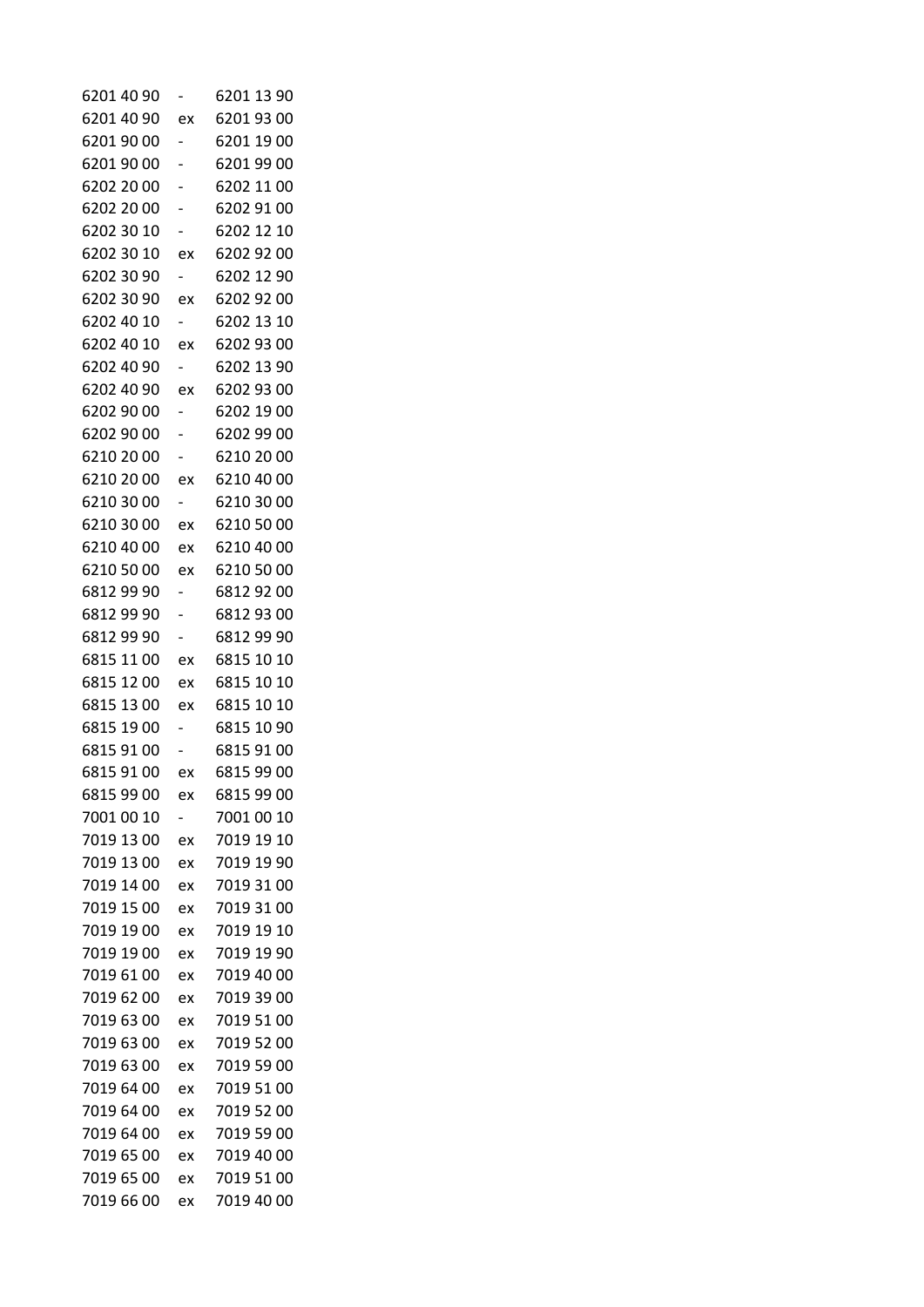| 7019 66 00 | ex                       | 7019 52 00               |
|------------|--------------------------|--------------------------|
| 7019 66 00 | ex                       | 7019 59 00               |
| 7019 69 10 | ex                       | 7019 39 00               |
| 7019 69 90 | ex                       | 7019 51 00               |
| 7019 69 90 | ex                       | 7019 59 00               |
| 7019 69 90 | ex                       | 7019 90 00               |
| 7019 71 00 | $\overline{\phantom{0}}$ | 7019 32 00               |
| 7019 72 00 | ex                       | 7019 39 00               |
| 7019 73 00 | ex                       | 7019 39 00               |
| 7019 80 10 | ex                       | 7019 39 00               |
| 7019 80 90 | ex                       | 7019 90 00               |
| 7019 90 00 | ex                       | 7019 39 00               |
| 7019 90 00 | ex                       | 7019 40 00               |
| 7019 90 00 | ex                       | 7019 51 00               |
| 7019 90 00 | ex                       | 7019 52 00               |
| 7019 90 00 | ex                       | 7019 59 00               |
| 7019 90 00 | ex                       | 7019 90 00               |
| 7104 21 00 |                          | 7104 20 10               |
| 7104 29 00 |                          | 7104 20 90               |
| 7104 91 00 |                          | 7104 90 10               |
| 7104 99 00 |                          | 7104 90 90               |
| 7112 91 00 | ex                       | 7112 91 00               |
| 7112 92 00 | ex                       | 7112 92 00               |
| 7112 99 00 | ex                       | 7112 99 00               |
| 7304 39 50 | -                        | 7304 39 52               |
| 7304 39 50 |                          | 7304 39 58               |
| 7304 39 82 | ex                       | 7304 39 10               |
| 7304 39 82 |                          | 7304 39 92               |
| 7304 39 83 | ex                       | 7304 39 10               |
| 7304 39 83 |                          | 7304 39 93               |
| 7304 39 88 | ex                       | 7304 39 10               |
| 7304 39 88 |                          | 7304 39 98               |
| 7304 49 83 |                          | ex 7304 49 10            |
| 7304 49 83 | $\overline{\phantom{0}}$ | 7304 49 93               |
| 7304 49 85 | ex                       | 7304 49 10               |
| 7304 49 85 | $\overline{\phantom{0}}$ | 7304 49 95               |
| 7304 49 89 | ex                       | 7304 49 10               |
| 7304 49 89 | $\overline{\phantom{0}}$ | 7304 49 99               |
| 7304 51 10 |                          | 7304 51 12               |
| 7304 51 10 | -                        | 7304 51 18               |
| 7304 59 30 |                          | 7304 59 32               |
| 7304 59 30 |                          | 7304 59 38               |
|            |                          | 7304 59 82 ex 7304 59 10 |
| 7304 59 82 | $\overline{\phantom{0}}$ | 7304 59 92               |
|            |                          |                          |
| 7304 59 83 | ex                       | 7304 59 10               |
| 7304 59 83 | $\overline{\phantom{0}}$ | 7304 59 93               |
| 7304 59 89 | ex                       | 7304 59 10               |
| 7304 59 89 |                          | 7304 59 99               |
| 7306 11 00 |                          | 7306 11 10               |
| 7306 11 00 | -                        | 7306 11 90               |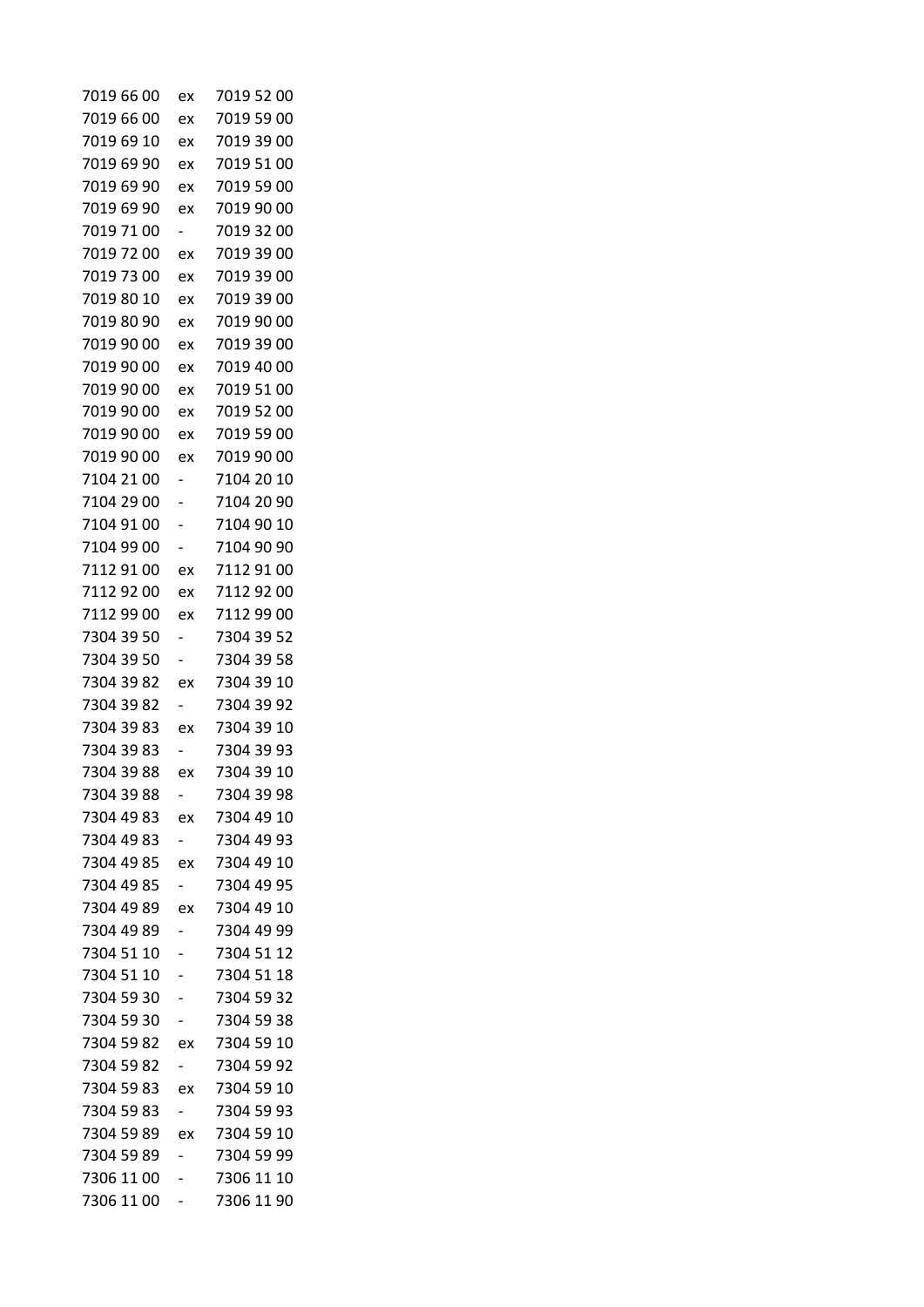| 7306 19 00 |                          | 7306 19 10 |
|------------|--------------------------|------------|
| 7306 19 00 |                          | 7306 19 90 |
| 7306 30 12 | ex                       | 7306 30 11 |
| 7306 30 12 | ex                       | 7306 30 19 |
| 7306 30 18 | ex                       | 7306 30 11 |
| 7306 30 18 | ex                       | 7306 30 19 |
| 7306 50 21 | ex                       | 7306 50 20 |
| 7306 50 29 | ex                       | 7306 50 20 |
| 7419 20 00 | ex                       | 7419 10 00 |
| 7419 20 00 |                          | 7419 91 00 |
| 7419 80 10 |                          | 7419 99 10 |
| 7419 80 30 |                          | 7419 99 30 |
| 7419 80 90 | ex                       | 7419 10 00 |
| 7419 80 90 |                          | 7419 99 90 |
| 7606 11 30 | ex                       | 7606 11 10 |
| 7606 11 30 | ex                       | 7606 11 91 |
| 7606 11 30 | ex                       | 7606 11 93 |
| 7606 11 30 | ex                       | 7606 11 99 |
| 7606 11 50 | ex                       | 7606 11 10 |
| 7606 11 91 | ex                       | 7606 11 91 |
| 7606 11 93 | ex                       | 7606 11 93 |
| 7606 11 99 | ex                       | 7606 11 99 |
| 7606 12 30 | ex                       | 7606 12 20 |
| 7606 12 30 | ex                       | 7606 12 92 |
| 7606 12 30 | ex                       | 7606 12 93 |
| 7606 12 30 | ex                       | 7606 12 99 |
| 7606 12 50 | ex                       | 7606 12 20 |
| 7606 12 92 | ex                       | 7606 12 92 |
| 7606 12 93 | ex                       | 7606 12 93 |
| 7606 12 99 | ex                       | 7606 12 99 |
| 7607 20 91 | ex                       | 7607 20 90 |
| 7607 20 99 | ex                       | 7607 20 90 |
| 8103 91 00 | ex                       | 8103 90 90 |
| 8103 99 10 | $\overline{\phantom{0}}$ | 8103 90 10 |
| 8103 99 90 | ex                       | 8103 90 90 |
| 8106 10 10 | ex                       | 8106 00 10 |
| 8106 10 90 | ex                       | 8106 00 90 |
| 8106 90 10 | ex                       | 8106 00 10 |
| 8106 90 90 | ex                       | 8106 00 90 |
| 8109 21 00 | ex                       | 8109 20 00 |
| 8109 29 00 | ex                       | 8109 20 00 |
| 8109 31 00 | ex                       | 8109 30 00 |
| 8109 39 00 | ex                       | 8109 30 00 |
| 8109 91 00 | ex                       | 8109 90 00 |
| 8109 99 00 | ex                       | 8109 90 00 |
| 8112 31 00 | $\overline{\phantom{0}}$ | 8112 92 10 |
| 8112 39 00 | ex                       | 8112 99 20 |
| 8112 41 10 | ex                       | 8112 92 21 |
| 8112 41 90 | ex                       | 81129231   |
| 8112 49 00 | ex                       | 8112 99 30 |
|            |                          |            |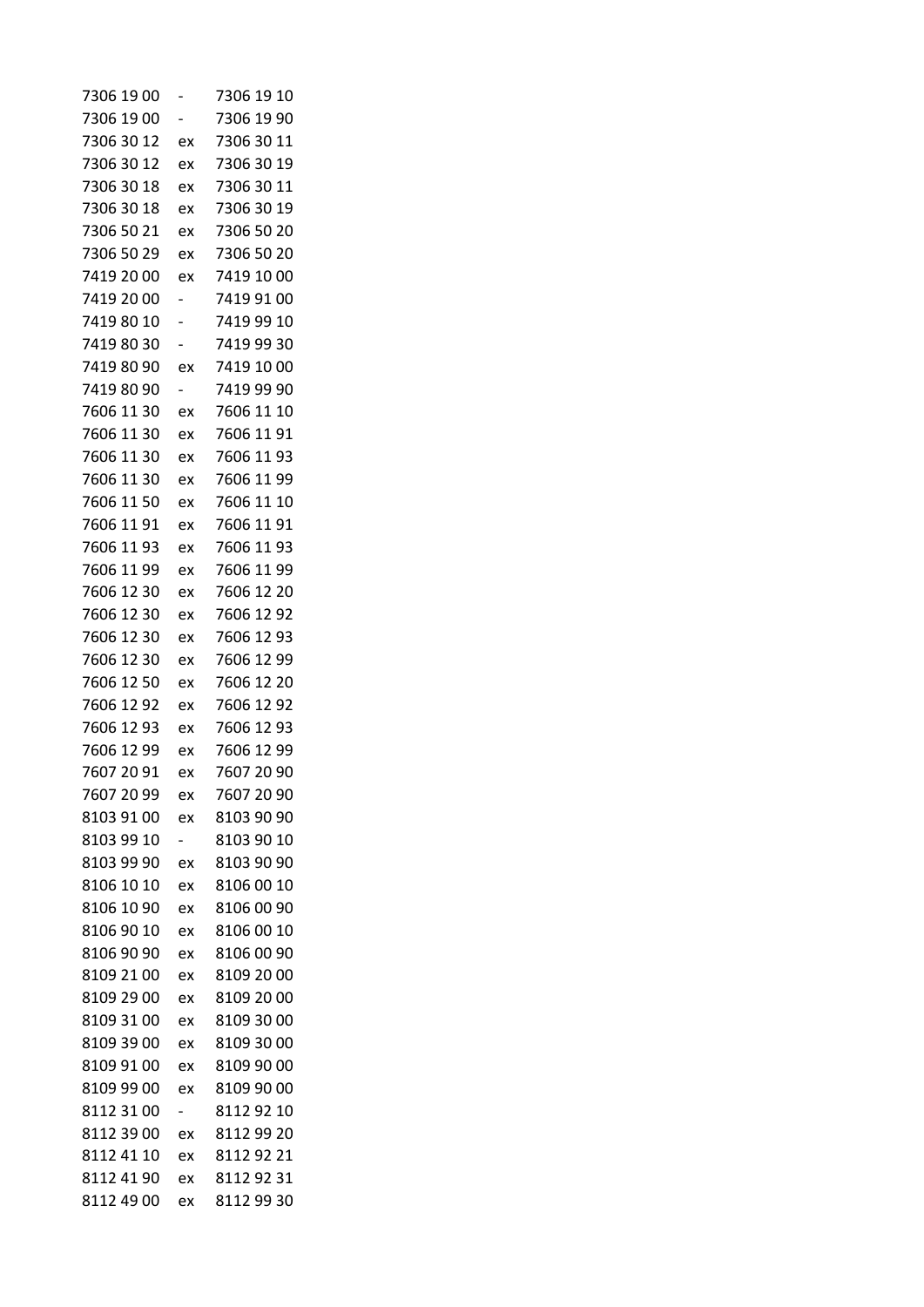| 8112 61 00 |                          | 8107 30 00 |
|------------|--------------------------|------------|
| 8112 69 10 | -                        | 8107 20 00 |
| 8112 69 90 | -                        | 8107 90 00 |
| 81129221   | ex                       | 81129221   |
| 81129240   | ex                       | 8112 92 31 |
| 8112 99 40 | ex                       | 8112 99 20 |
| 8112 99 50 | ex                       | 8112 99 30 |
| 8414 60 00 | ex                       | 8414 60 00 |
| 8414 70 00 | ex                       | 8414 60 00 |
| 8414 70 00 | ex                       | 8414 80 80 |
| 8414 70 00 | ex                       | 8421 39 85 |
| 8414 80 80 | ex                       | 8414 80 80 |
| 8414 90 00 | $\overline{\phantom{0}}$ | 8414 90 00 |
| 8414 90 00 | ex                       | 8421 99 90 |
| 8418 10 20 | -                        | 8418 10 20 |
| 8418 10 20 | ex                       | 8418 50 11 |
| 8418 10 20 | ex                       | 8418 50 19 |
| 8418 10 20 | ex                       | 8418 50 90 |
| 8418 10 80 | -                        | 8418 10 80 |
| 8418 10 80 | ex                       | 8418 50 11 |
| 8418 10 80 | ex                       | 8418 50 19 |
| 8418 10 80 | ex                       | 8418 50 90 |
| 8418 50 11 | ex                       | 8418 50 11 |
| 8418 50 19 | ex                       | 8418 50 19 |
| 8418 50 90 | ex                       | 8418 50 90 |
| 8419 12 00 | ex                       | 8419 19 00 |
| 8419 19 00 | ex                       | 8419 19 00 |
| 8419 33 00 | ex                       | 8419 31 00 |
| 8419 33 00 | ex                       | 8419 32 00 |
| 8419 33 00 | ex                       | 8419 39 00 |
| 8419 34 00 | ex                       | 8419 31 00 |
| 8419 35 00 | ex                       | 8419 32 00 |
| 8419 39 00 | ex                       | 8419 39 00 |
| 8421 32 00 | ex                       | 8421 39 35 |
| 8421 32 00 | ex                       | 8421 39 85 |
| 8421 39 35 | ex                       | 8421 39 35 |
| 8421 39 85 | ex                       | 8421 39 85 |
| 8421 99 90 | ex                       | 8421 99 90 |
| 8428 70 00 | ex                       | 8428 90 90 |
| 8428 90 90 | ex                       | 8428 90 90 |
| 8438 80 99 | ex                       | 8438 80 99 |
| 84418000   | ex                       | 84418000   |
| 8462 11 10 | ex                       | 8462 10 10 |
| 8462 11 90 | ex                       | 8462 10 90 |
| 8462 19 10 | ex                       | 8462 10 10 |
| 8462 19 90 | ex                       | 8462 10 90 |
| 8462 22 10 | ex                       | 8462 21 10 |
| 8462 22 90 | ex                       | 8462 29 10 |
| 8462 23 00 | ex                       | 8462 21 10 |
| 8462 24 00 | ex                       | 8462 21 10 |
|            |                          |            |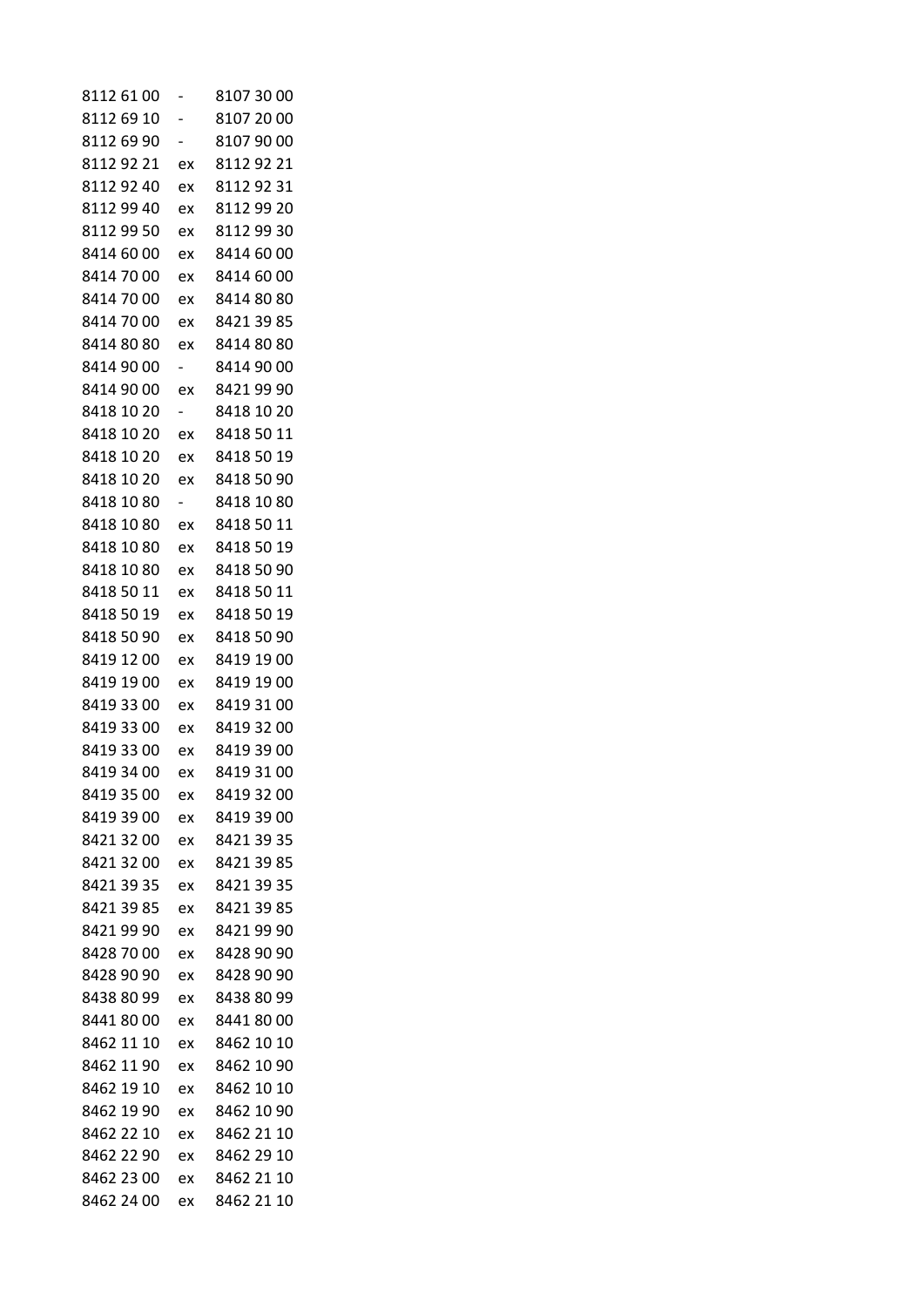| 8462 25 00 | ex | 8462 21<br>10 |
|------------|----|---------------|
| 8462 26 00 | ex | 8462 21 10    |
| 8462 26 00 | ex | 8462 21 80    |
| 8462 29 10 | ex | 8462 21 10    |
| 8462 29 90 | ex | 8462 29 10    |
| 8462 32 10 | ex | 8462 31 00    |
| 8462 32 90 | ex | 8462 39 10    |
| 8462 33 00 | ex | 8462 31 00    |
| 8462 39 00 | ex | 8462 39 10    |
| 8462 42 00 | ex | 8462 41 10    |
| 8462 42 00 | ex | 8462 99 20    |
| 8462 49 00 | ex | 8462 49 10    |
| 8462 49 00 | ex | 8462 99 80    |
| 8462 51 00 | ex | 8462 10 10    |
| 8462 51 00 | ex | 8462 21 80    |
| 8462 51 00 | ex | 8462 31 00    |
| 8462 51 00 | ex | 8462 41 90    |
| 8462 59 00 | ex | 8462 10 90    |
| 8462 59 00 | ex | 8462 29 91    |
| 8462 59 00 | ex | 8462 29 98    |
| 8462 59 00 | ex | 8462 39 91    |
| 8462 59 00 | ex | 8462 39 99    |
| 8462 59 00 | ex | 8462 49 90    |
| 8462 61 10 | ex | 8462 10 10    |
| 8462 61 10 | ex | 8462 21 10    |
| 8462 61 10 | ex | 8462 21 80    |
| 8462 61 10 | ex | 8462 31 00    |
| 8462 61 10 | ex | 8462 41 10    |
| 8462 61 10 | ex | 8462 41 90    |
| 8462 61 10 | ex | 8462 91 20    |
| 8462 61 90 | ex | 8462 10 90    |
| 8462 61 90 | ex | 8462 29 10    |
| 8462 61 90 | ex | 8462 29 91    |
| 8462 61 90 | ex | 8462 39 10    |
| 8462 61 90 | ex | 8462 39 91    |
| 8462 61 90 | ex | 8462 49 10    |
| 8462 61 90 | ex | 8462 49 90    |
| 8462 61 90 | ex | 8462 91 80    |
| 8462 62 10 | ex | 8462 10 10    |
| 8462 62 10 | ex | 8462 21 10    |
| 8462 62 10 | ex | 8462 21 80    |
| 8462 62 10 | ex | 8462 31 00    |
| 8462 62 10 | ex | 8462 41 10    |
| 8462 62 10 | ex | 8462 41 90    |
| 8462 62 10 | ex | 8462 99 20    |
| 8462 62 90 | ex | 8462 10 90    |
| 8462 62 90 | ex | 8462 29 10    |
| 8462 62 90 | ex | 8462 29 98    |
| 8462 62 90 | ex | 8462 39 10    |
| 8462 62 90 | ex | 8462 39 99    |
|            |    |               |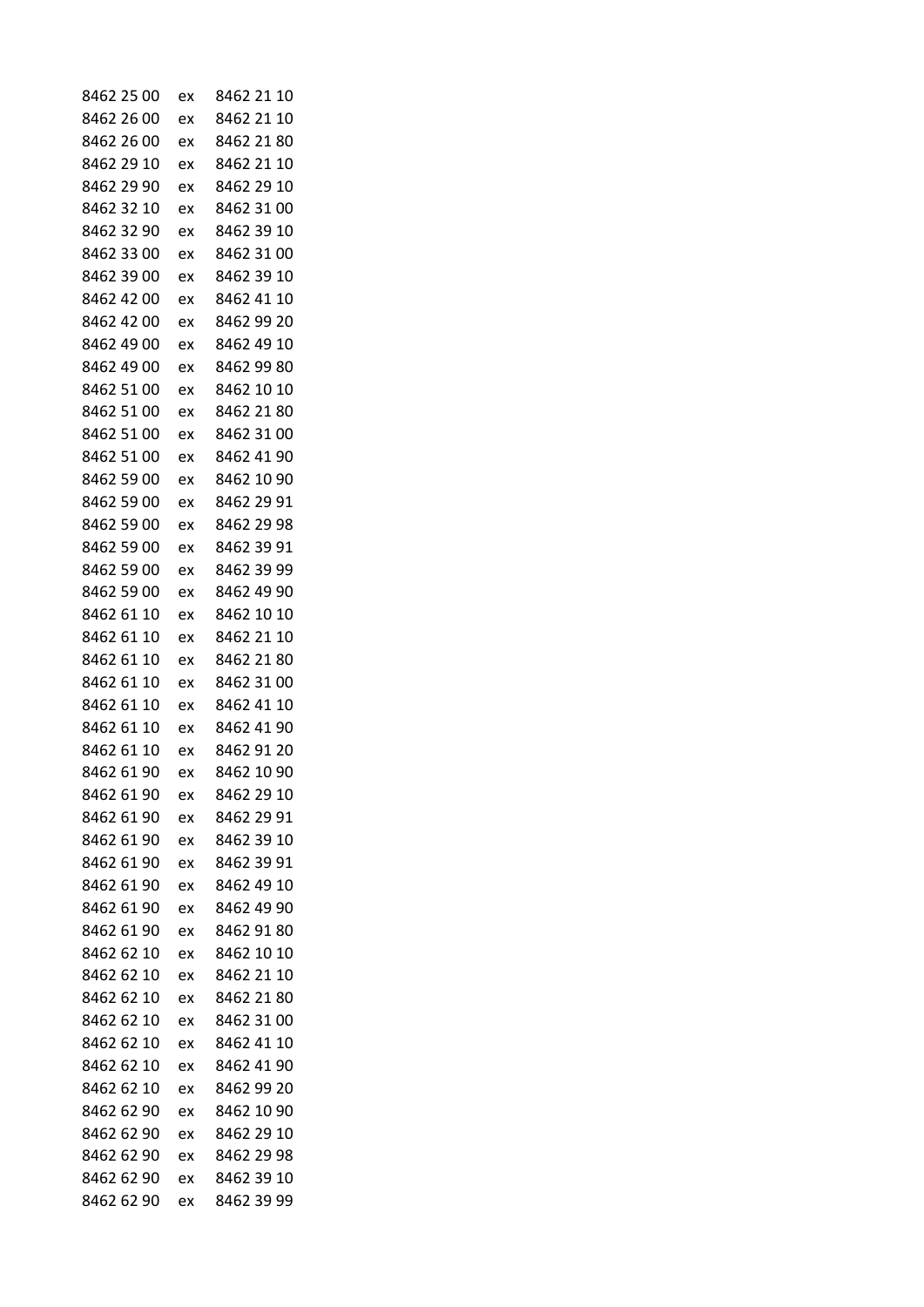| 8462 62 90               | ex | 8462 49 10               |
|--------------------------|----|--------------------------|
| 8462 62 90               | ex | 8462 49 90               |
| 8462 62 90               | ex | 8462 99 80               |
| 8462 63 10               | ex | 8462 10 10               |
| 8462 63 10               | ex | 8462 21 10               |
| 8462 63 10               | ex | 8462 21 80               |
| 8462 63 10               | ex | 8462 31 00               |
| 8462 63 10               | ex | 8462 41 10               |
| 8462 63 10               | ex | 8462 41 90               |
| 8462 63 10               | ex | 8462 99 20               |
| 8462 63 90               | ex | 8462 10 90               |
| 8462 63 90               | ex | 8462 29 10               |
| 8462 63 90               | ex | 8462 29 98               |
| 8462 63 90               | ex | 8462 39 10               |
| 8462 63 90               | ex | 8462 39 99               |
| 8462 63 90               | ex | 8462 49 10               |
| 8462 63 90               | ex | 8462 49 90               |
| 8462 63 90               | ex | 8462 99 80               |
| 8462 69 10               | ex | 8462 10 10               |
| 8462 69 10               | ex | 8462 21 10               |
| 8462 69 10               | ex | 8462 21 80               |
| 8462 69 10               | ex | 8462 31 00               |
| 8462 69 10               | ex | 8462 41 10               |
| 8462 69<br>10            | ex | 8462 41 90               |
| 8462 69 10               | ex | 8462 99 20               |
| 8462 69 90               | ex | 8462 10 90               |
| 8462 69 90               | ex | 8462 29 10               |
| 8462 69 90               | ex | 8462 29 98               |
| 8462 69 90               | ex | 8462 39 10               |
| 8462 69 90               |    |                          |
|                          | ex | 8462 39 99<br>8462 49 10 |
| 8462 69 90<br>8462 69 90 | ex | 8462 49 90               |
|                          | ex |                          |
| 8462 69 90               | ex | 8462 99 80               |
| 8462 90 10               | ex | 8462 10 10               |
| 8462 90 10               | ex | 8462 21 10               |
| 8462 90 10               | ex | 8462 21 80               |
| 8462 90 10               | ex | 8462 31 00               |
| 8462 90 10               | ex | 8462 41 10               |
| 8462 90 10               | ex | 8462 41 90               |
| 8462 90 10               | ex | 8462 91 20               |
| 8462 90 10               | ex | 8462 99 20               |
| 8462 90 90               | ex | 8462 10 90               |
| 8462 90 90               | ex | 8462 29 10               |
| 8462 90 90               | ex | 8462 29 91               |
| 8462 90 90               | ex | 8462 29 98               |
| 8462 90 90               | ex | 8462 39 10               |
| 8462 90 90               | ex | 8462 39 91               |
| 8462 90 90               | ex | 8462 39 99               |
| 8462 90 90               | ex | 8462 49 10               |
| 8462 90 90               | ex | 8462 49 90               |
|                          |    |                          |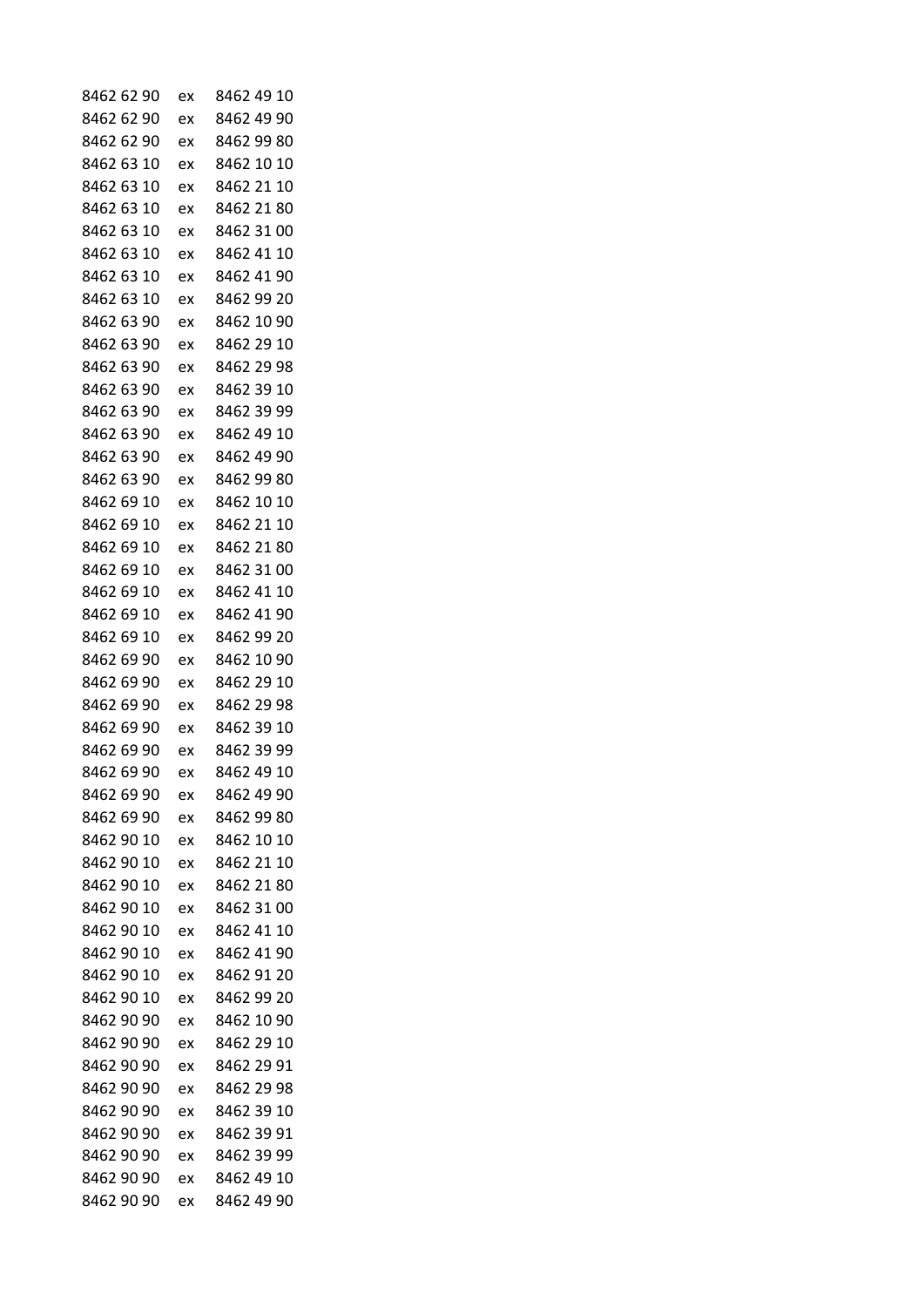| 8462 90 90 | ex | 8462 91 80 |
|------------|----|------------|
| 8462 90 90 | ex | 8462 99 80 |
| 8463 90 00 | ex | 8463 90 00 |
| 8465 99 00 | ex | 8465 99 00 |
| 8466 94 00 | ex | 8466 94 00 |
| 8474 80 90 | ex | 8474 80 90 |
| 8474 90 90 | ex | 8474 90 90 |
| 8475 29 00 | ex | 8475 29 00 |
| 8475 90 90 | ex | 8475 90 90 |
| 84778099   | ex | 8477 80 99 |
| 8477 90 10 | ex | 8477 90 10 |
| 84779080   | ex | 8477 90 80 |
| 8479 20 00 | ex | 8438 80 99 |
| 8479 20 00 | -  | 8479 20 00 |
| 8479 81 00 | ex | 8479 81 00 |
| 8479 83 00 | ex | 8479 81 00 |
| 8479 83 00 | ex | 8479 89 97 |
| 8479 89 97 | ex | 8479 89 97 |
| 8479 90 20 | ex | 8479 90 20 |
| 8479 90 70 | ex | 8479 90 70 |
| 8485 10 00 | ex | 8463 90 00 |
| 8485 20 00 | ex | 8477 80 99 |
| 8485 30 10 | ex | 8474 80 90 |
| 8485 30 90 | ex | 8475 29 00 |
| 8485 30 90 | ex | 8479 89 97 |
| 8485 80 00 | ex | 84418000   |
| 8485 80 00 | ex | 8465 99 00 |
| 8485 80 00 | ex | 8479 89 97 |
| 8485 90 10 | ex | 8474 90 90 |
| 8485 90 90 | ex | 8466 94 00 |
| 8485 90 90 | ex | 8475 90 90 |
| 8485 90 90 | ex | 8477 90 10 |
| 8485 90 90 | ex | 84779080   |
| 8485 90 90 | ex | 8479 90 20 |
| 8485 90 90 | ex | 8479 90 70 |
| 8501 31 00 | ex | 8501 31 00 |
| 8501 32 00 | ex | 8501 32 00 |
| 8501 33 00 | ex | 8501 33 00 |
| 8501 34 00 | ex | 8501 34 00 |
| 8501 61 20 | ex | 8501 61 20 |
| 8501 61 80 | ex | 8501 61 80 |
| 8501 62 00 | ex | 8501 62 00 |
| 8501 63 00 | ex | 8501 63 00 |
| 8501 64 00 | ex | 8501 64 00 |
| 8501 71 00 | ex | 8501 31 00 |
| 8501 72 00 | ex | 8501 31 00 |
| 8501 72 00 | ex | 8501 32 00 |
| 8501 72 00 | ex | 8501 33 00 |
| 8501 72 00 | ex | 8501 34 00 |
| 85018000   | ex | 8501 61 20 |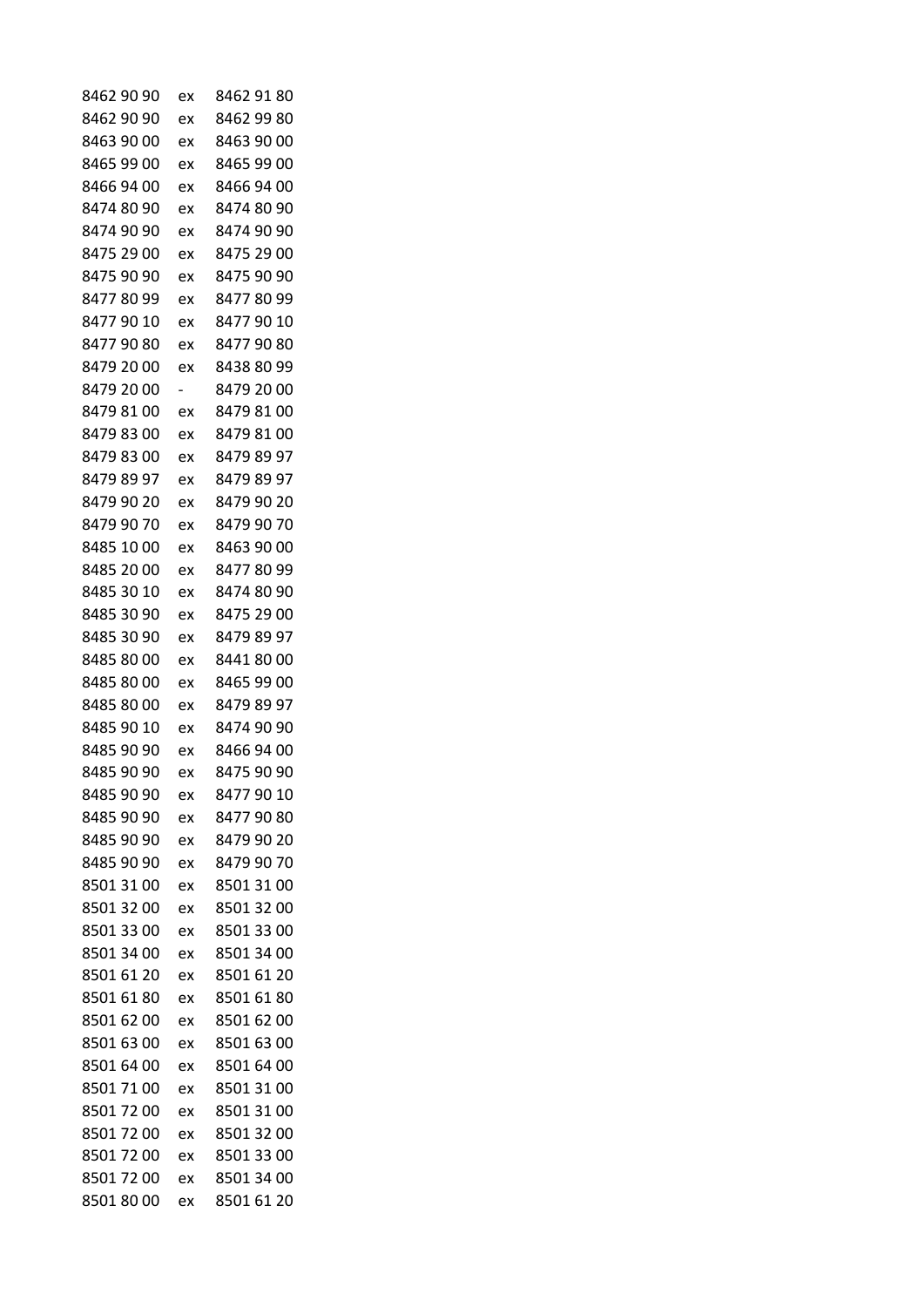| 85018000   | ex                       | 8501 61 80 |
|------------|--------------------------|------------|
| 85018000   | ex                       | 8501 62 00 |
| 85018000   | ex                       | 8501 63 00 |
| 85018000   | ex                       | 8501 64 00 |
| 8507 80 00 |                          | 8507 40 00 |
| 85078000   |                          | 8507 80 00 |
| 8514 11 00 | ex                       | 8514 10 80 |
| 8514 19 10 | $\overline{\phantom{0}}$ | 8514 10 10 |
| 8514 19 80 | ex                       | 8514 10 80 |
| 8514 31 10 | ex                       | 8514 30 20 |
| 8514 31 90 | ex                       | 8514 30 80 |
| 8514 32 10 | ex                       | 8514 30 20 |
| 8514 32 90 | ex                       | 8514 30 80 |
| 8514 39 10 | ex                       | 8514 30 20 |
| 8514 39 90 | ex                       | 8514 30 80 |
| 8517 13 00 | ex                       | 8517 12 00 |
| 8517 14 00 | ex                       | 8517 12 00 |
| 85177100   | ex                       | 8517 70 00 |
| 85177900   | ex                       | 8517 70 00 |
| 85198100   | -                        | 8519 50 00 |
| 85198100   |                          | 8519 81 00 |
| 8524 11 00 | ex                       | 9013 80 20 |
| 8524 11 00 | ex                       | 9013 80 30 |
| 8524 91 00 | ex                       | 9013 80 20 |
| 8524 91 00 | ex                       | 9013 80 30 |
| 8525 81 00 | ex                       | 8525 80 11 |
| 8525 81 00 | ex                       | 8525 80 19 |
| 8525 81 00 | ex                       | 8525 80 30 |
| 8525 81 00 | ex                       | 8525 80 91 |
| 8525 81 00 | ex                       | 8525 80 99 |
| 8525 82 00 | ex                       | 8525 80 11 |
| 8525 82 00 | ex                       | 8525 80 19 |
| 8525 82 00 | ex                       | 8525 80 30 |
| 8525 82 00 | ex                       | 8525 80 91 |
| 8525 82 00 | ex                       | 8525 80 99 |
| 8525 83 00 | ex                       | 8525 80 11 |
| 8525 83 00 | ex                       | 8525 80 19 |
| 8525 83 00 | ex                       | 8525 80 30 |
| 8525 83 00 | ex                       | 8525 80 91 |
| 8525 83 00 | ex                       | 8525 80 99 |
| 8525 89 00 | ex                       | 8525 80 11 |
| 8525 89 00 | ex                       | 8525 80 19 |
| 8525 89 00 | ex                       | 8525 80 30 |
| 8525 89 00 | ex                       | 8525 80 91 |
| 8525 89 00 | ex                       | 8525 80 99 |
| 8529 90 18 | -                        | 9013 90 10 |
| 8529 90 40 |                          | 8529 90 41 |
| 8529 90 40 |                          | 8529 90 49 |
| 8539 51 00 |                          | 8539 90 90 |
| 8539 51 00 | ex<br>ex                 | 8543 70 90 |
|            |                          |            |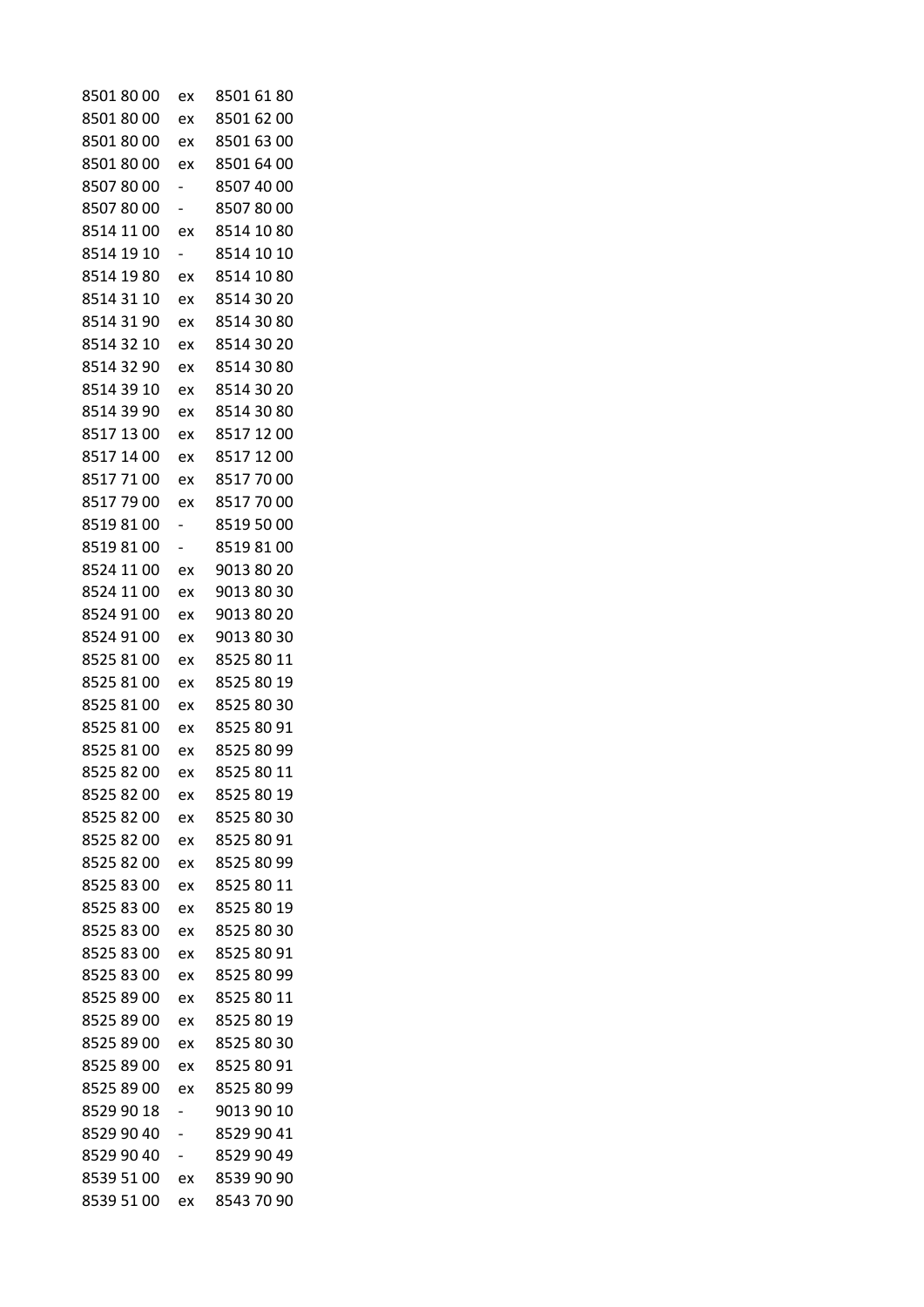| 8539 51 00 | ex | 9405 10 40 |
|------------|----|------------|
| 8539 51 00 | ex | 9405 10 50 |
| 8539 51 00 | ex | 9405 10 98 |
| 8539 51 00 | ex | 9405 20 40 |
| 8539 51 00 | ex | 9405 20 50 |
| 8539 51 00 | ex | 9405 20 99 |
| 8539 51 00 | ex | 9405 30 00 |
| 8539 51 00 | ex | 9405 40 10 |
| 8539 51 00 | ex | 9405 40 39 |
| 8539 51 00 | ex | 9405 40 99 |
| 8539 52 00 |    | 8539 50 00 |
| 8539 90 90 | ex | 8539 90 90 |
| 8539 90 90 | ex | 8543 90 00 |
| 8539 90 90 | ex | 9405 99 00 |
| 8541 41 00 | -  | 8541 40 10 |
| 8541 42 00 | ex | 8541 40 90 |
| 8541 43 00 | ex | 8541 40 90 |
| 8541 49 00 | ex | 8541 40 90 |
| 8541 51 00 | ex | 8541 50 00 |
| 8541 59 00 | ex | 8541 50 00 |
| 8543 40 00 | -  | 8543 70 70 |
| 8543 40 00 | ex | 8543 70 90 |
| 8543 70 90 | ex | 8543 70 90 |
| 8543 90 00 | ex | 8543 90 00 |
| 8548 00 20 | -  | 8548 90 20 |
| 8548 00 30 |    | 8548 90 30 |
| 8548 00 90 |    | 8548 90 90 |
| 8549 11 10 | -  | 8548 10 21 |
| 8549 11 90 | ex | 8548 10 91 |
| 8549 12 10 | ex | 8548 10 10 |
| 8549 12 20 | ex | 8548 10 29 |
| 8549 12 90 | ex | 8548 10 91 |
| 8549 12 90 | ex | 8548 10 99 |
| 8549 13 10 | ex | 8548 10 10 |
| 8549 13 20 | ex | 8548 10 29 |
| 8549 13 90 | ex | 8548 10 99 |
| 8549 14 10 | ex | 8548 10 10 |
| 8549 14 20 | ex | 8548 10 29 |
| 8549 14 90 | ex | 8548 10 99 |
| 8549 19 10 | ex | 8548 10 10 |
| 8549 19 20 | ex | 8548 10 29 |
| 8549 19 90 | ex | 8548 10 99 |
| 8549 21 00 | ex | 7112 91 00 |
| 8549 21 00 | ex | 7112 92 00 |
| 8549 21 00 | ex | 7112 99 00 |
| 8549 29 00 | ex | 7112 91 00 |
| 8549 29 00 | ex | 7112 92 00 |
| 8549 29 00 | ex | 7112 99 00 |
| 8701 21 10 | ex | 8701 20 10 |
| 8701 21 90 | ex | 8701 20 90 |
|            |    |            |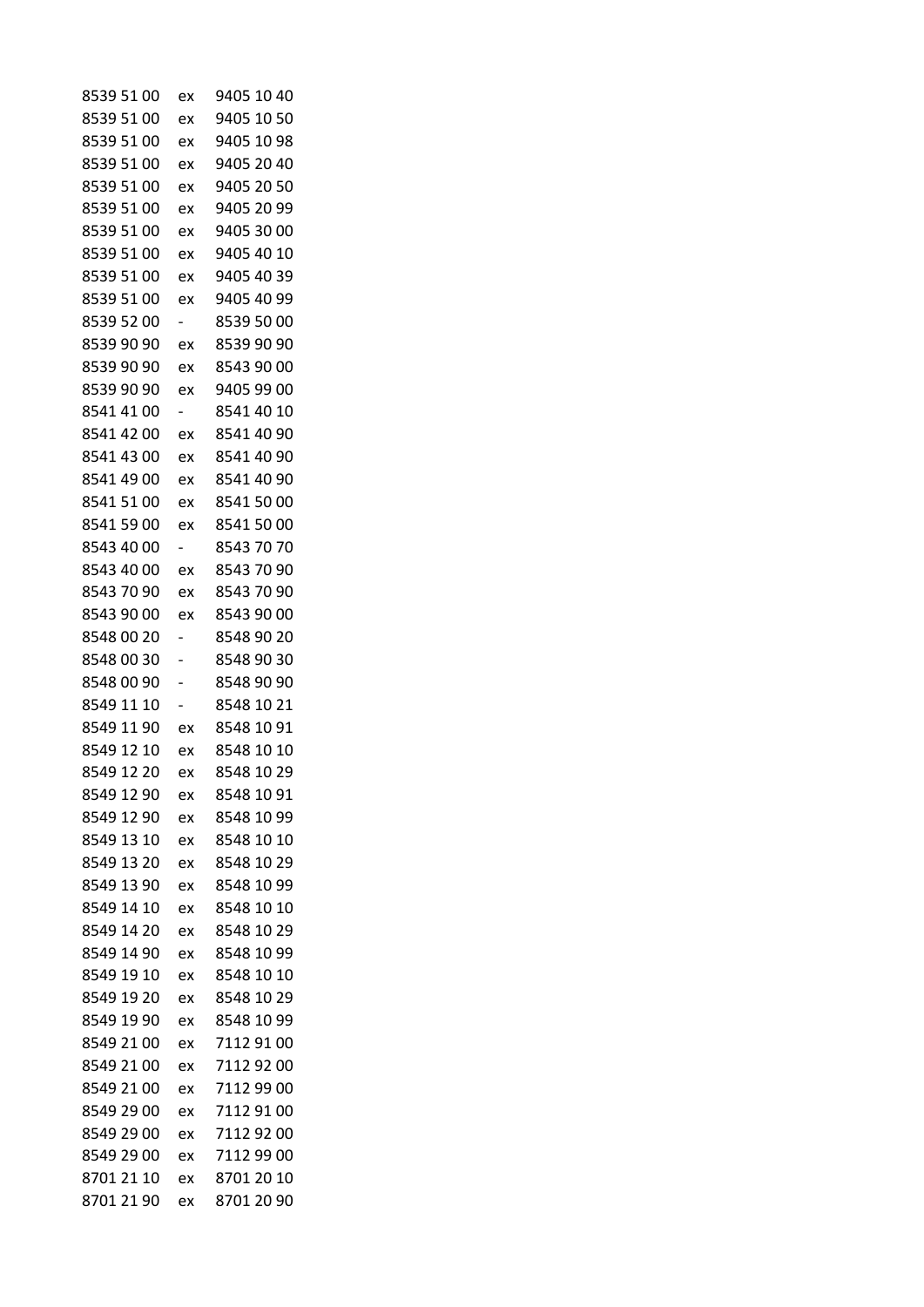| 8701 22 10 | ex | 8701 20 10 |
|------------|----|------------|
| 8701 22 90 | ex | 8701 20 90 |
| 8701 23 10 | ex | 8701 20 10 |
| 8701 23 90 | ex | 8701 20 90 |
| 8701 24 10 | ex | 8701 20 10 |
| 8701 24 90 | ex | 8701 20 90 |
| 8701 29 00 | ex | 8701 20 10 |
| 8701 29 00 | ex | 8701 20 90 |
| 8704 21 10 | ex | 8704 21 10 |
| 8704 21 31 | ex | 8704 21 31 |
| 8704 21 39 | ex | 8704 21 39 |
| 8704 21 91 | ex | 8704 21 91 |
| 8704 21 99 | ex | 8704 21 99 |
| 8704 22 10 | ex | 8704 22 10 |
| 8704 22 91 | ex | 8704 22 91 |
| 8704 22 99 | ex | 8704 22 99 |
| 8704 23 10 | ex | 8704 23 10 |
| 8704 23 91 | ex | 8704 23 91 |
| 8704 23 99 | ex | 8704 23 99 |
| 8704 31 10 | ex | 8704 31 10 |
| 8704 31 31 | ex | 8704 31 31 |
| 8704 31 39 | ex | 8704 31 39 |
| 8704 31 91 | ex | 8704 31 91 |
| 8704 31 99 | ex | 8704 31 99 |
| 8704 32 10 | ex | 8704 32 10 |
| 8704 32 91 | ex | 8704 32 91 |
| 8704 32 99 | ex | 8704 32 99 |
| 8704 41 10 | ex | 8704 21 10 |
| 8704 41 31 | ex | 8704 21 31 |
| 8704 41 39 | ex | 8704 21 39 |
| 8704 41 91 | ex | 8704 21 91 |
| 8704 41 99 | ex | 8704 21 99 |
| 8704 42 10 | ex | 8704 22 10 |
| 8704 42 91 | ex | 8704 22 91 |
| 8704 42 99 | ex | 8704 22 99 |
| 8704 43 10 | ex | 8704 23 10 |
| 8704 43 91 | ex | 8704 23 91 |
| 8704 43 99 | ex | 8704 23 99 |
| 8704 51 10 | ex | 8704 31 10 |
| 8704 51 31 | ex | 8704 31 31 |
| 8704 51 39 | ex | 8704 31 39 |
| 8704 51 91 | ex | 8704 31 91 |
| 8704 51 99 | ex | 8704 31 99 |
| 8704 52 10 | ex | 8704 32 10 |
| 8704 52 91 | ex | 8704 32 91 |
| 8704 52 99 | ex | 8704 32 99 |
| 8704 60 00 | ex | 8704 90 00 |
| 8704 90 00 | ex | 8704 90 00 |
| 8708 22 10 | ex | 8708 29 10 |
| 8708 22 90 | ex | 8708 29 90 |
|            |    |            |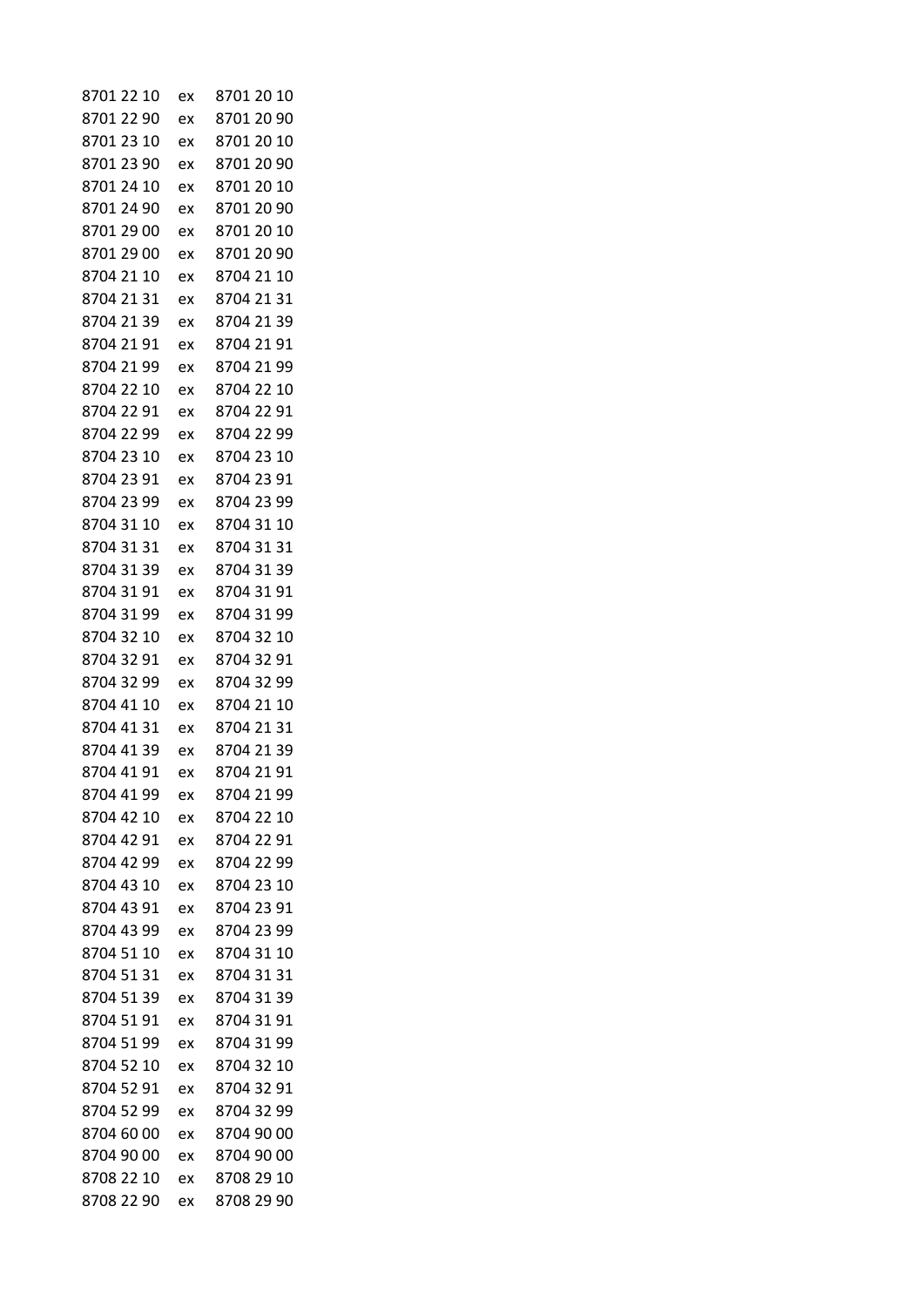| 8708 29 10 | ex | 8708 29 10 |
|------------|----|------------|
| 8708 29 90 | ex | 8708 29 90 |
| 8802 11 00 | ex | 8802 11 00 |
| 8802 12 00 | ex | 8802 12 00 |
| 8802 20 00 | ex | 8802 20 00 |
| 8802 30 00 | ex | 8802 30 00 |
| 8802 40 00 | ex | 8802 40 00 |
| 8806 10 10 | ex | 8802 11 00 |
| 8806 10 10 | ex | 8802 20 00 |
| 8806 10 90 | ex | 8802 12 00 |
| 8806 10 90 | ex | 8802 30 00 |
| 8806 10 90 | ex | 8802 40 00 |
| 8806 21 10 | ex | 8525 80 19 |
| 8806 21 10 | ex | 8525 80 30 |
| 8806 21 10 | ex | 8525 80 91 |
| 8806 21 10 | ex | 8525 80 99 |
| 8806 21 90 | ex | 8802 11 00 |
| 8806 21 90 | ex | 8802 20 00 |
| 8806 22 10 | ex | 8525 80 19 |
| 8806 22 10 | ex | 8525 80 30 |
| 8806 22 10 | ex | 8525 80 91 |
| 8806 22 10 | ex | 8525 80 99 |
| 8806 22 90 | ex | 8802 11 00 |
| 8806 22 90 | ex | 8802 20 00 |
| 8806 23 00 | ex | 8802 11 00 |
| 8806 24 00 | ex | 8802 11 00 |
| 8806 24 00 | ex | 8802 20 00 |
| 8806 29 10 | ex | 8802 11 00 |
| 8806 29 10 | ex | 8802 20 00 |
| 8806 29 20 | ex | 8802 12 00 |
| 8806 29 20 | ex | 8802 30 00 |
| 8806 29 20 | ex | 8802 40 00 |
| 8806 91 00 | ex | 8802 11 00 |
| 8806 91 00 | ex | 8802 20 00 |
| 8806 92 00 | ex | 8802 11 00 |
| 8806 92 00 | ex | 8802 20 00 |
| 8806 93 00 | ex | 8802 11 00 |
| 8806 94 00 | ex | 8802 11 00 |
| 8806 99 10 | ex | 8802 11 00 |
| 8806 99 10 | ex | 8802 20 00 |
| 8806 99 20 | ex | 8802 12 00 |
| 8806 99 20 | ex | 8802 30 00 |
| 8806 99 20 | ex | 8802 40 00 |
| 8807 10 00 |    | 8803 10 00 |
| 8807 20 00 |    | 8803 20 00 |
| 8807 30 00 |    | 8803 30 00 |
| 88079010   |    | 8803 90 10 |
| 8807 90 21 |    | 8803 90 21 |
| 8807 90 29 |    | 8803 90 29 |
| 8807 90 30 |    | 8803 90 30 |
|            |    |            |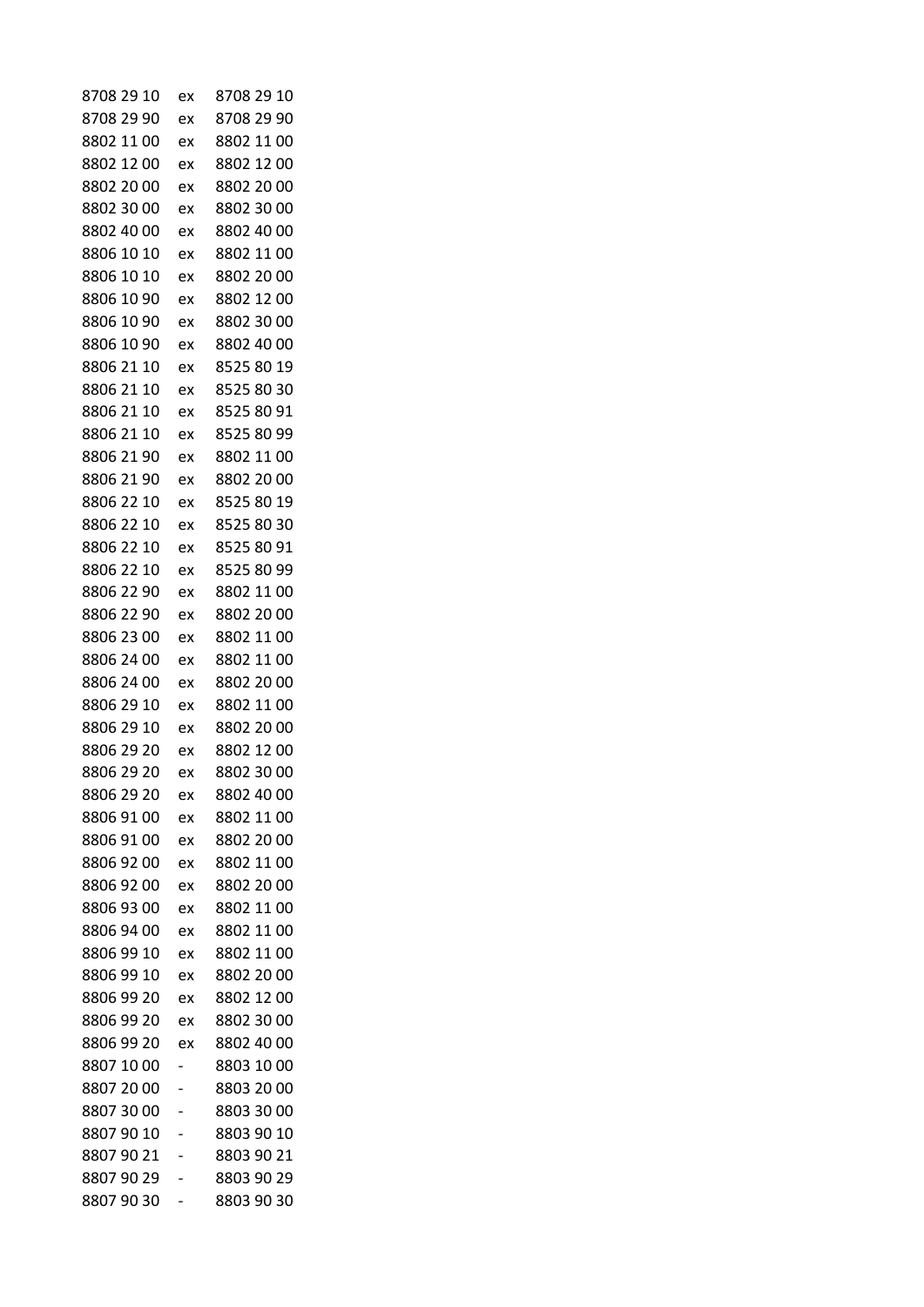| 8807 90 90 |                          | 8803 90 90 |
|------------|--------------------------|------------|
| 8903 11 00 | ex                       | 8903 10 10 |
| 8903 12 00 | ex                       | 8903 10 10 |
| 8903 19 00 |                          | 8903 10 90 |
| 8903 21 00 | ex                       | 8903 91 90 |
| 8903 22 10 | ex                       | 8903 91 10 |
| 8903 22 90 | ex                       | 8903 91 90 |
| 8903 23 10 | ex                       | 8903 91 10 |
| 8903 23 90 | ex                       | 8903 91 90 |
| 8903 31 00 |                          | 8903 92 91 |
| 8903 32 10 | ex                       | 8903 92 10 |
| 8903 32 90 | ex                       | 8903 92 99 |
| 8903 33 10 | ex                       | 8903 92 10 |
| 8903 33 90 | ex                       | 8903 92 99 |
| 8903 93 10 | ex                       | 8903 99 10 |
| 8903 93 90 | $\overline{\phantom{0}}$ | 8903 99 91 |
| 8903 99 10 | ex                       | 8903 99 10 |
| 9006 53 80 | ex                       | 9006 51 00 |
| 9006 53 80 | $\overline{\phantom{0}}$ | 9006 53 80 |
| 9006 59 00 | ex                       | 9006 51 00 |
| 9006 59 00 | Ξ.                       | 9006 52 00 |
| 9006 59 00 | -                        | 9006 59 00 |
| 9013 80 00 |                          | 9013 80 90 |
| 9018 90 84 | ex                       | 9018 90 84 |
| 9022 21 00 | ex                       | 9018 90 84 |
| 9022 21 00 | $\overline{\phantom{0}}$ | 9022 21 00 |
| 9022 29 00 | ex                       | 9018 90 84 |
| 9022 29 00 | Ξ.                       | 9022 29 00 |
| 9027 81 00 | ex                       | 9027 80 80 |
| 9027 89 10 |                          | 9027 80 05 |
| 9027 89 30 |                          | 9027 80 20 |
| 9027 89 90 | ex                       | 9027 80 80 |
| 9114 90 10 |                          | 9114 10 00 |
| 9114 90 90 |                          | 9114 90 00 |
| 9401 31 00 | ex                       | 9401 30 00 |
| 9401 39 00 | ex                       | 9401 30 00 |
| 9401 41 00 | ex                       | 9401 40 00 |
| 9401 49 00 | ex                       | 9401 40 00 |
| 9401 91 10 | ex                       | 9401 90 10 |
| 9401 91 90 | -                        | 9401 90 30 |
| 9401 99 10 | ex                       | 9401 90 10 |
| 9401 99 90 |                          | 9401 90 80 |
| 9403 91 00 |                          | 9403 90 30 |
| 9403 99 10 |                          | 9403 90 10 |
| 9403 99 90 | -                        | 9403 90 90 |
| 9404 40 10 | ex                       | 9404 90 10 |
| 9404 40 90 | ex                       | 9404 90 90 |
| 9404 90 10 | ex                       | 9404 90 10 |
| 9404 90 90 | ex                       | 9404 90 90 |
| 9405 11 40 | ex                       | 9405 10 40 |
|            |                          |            |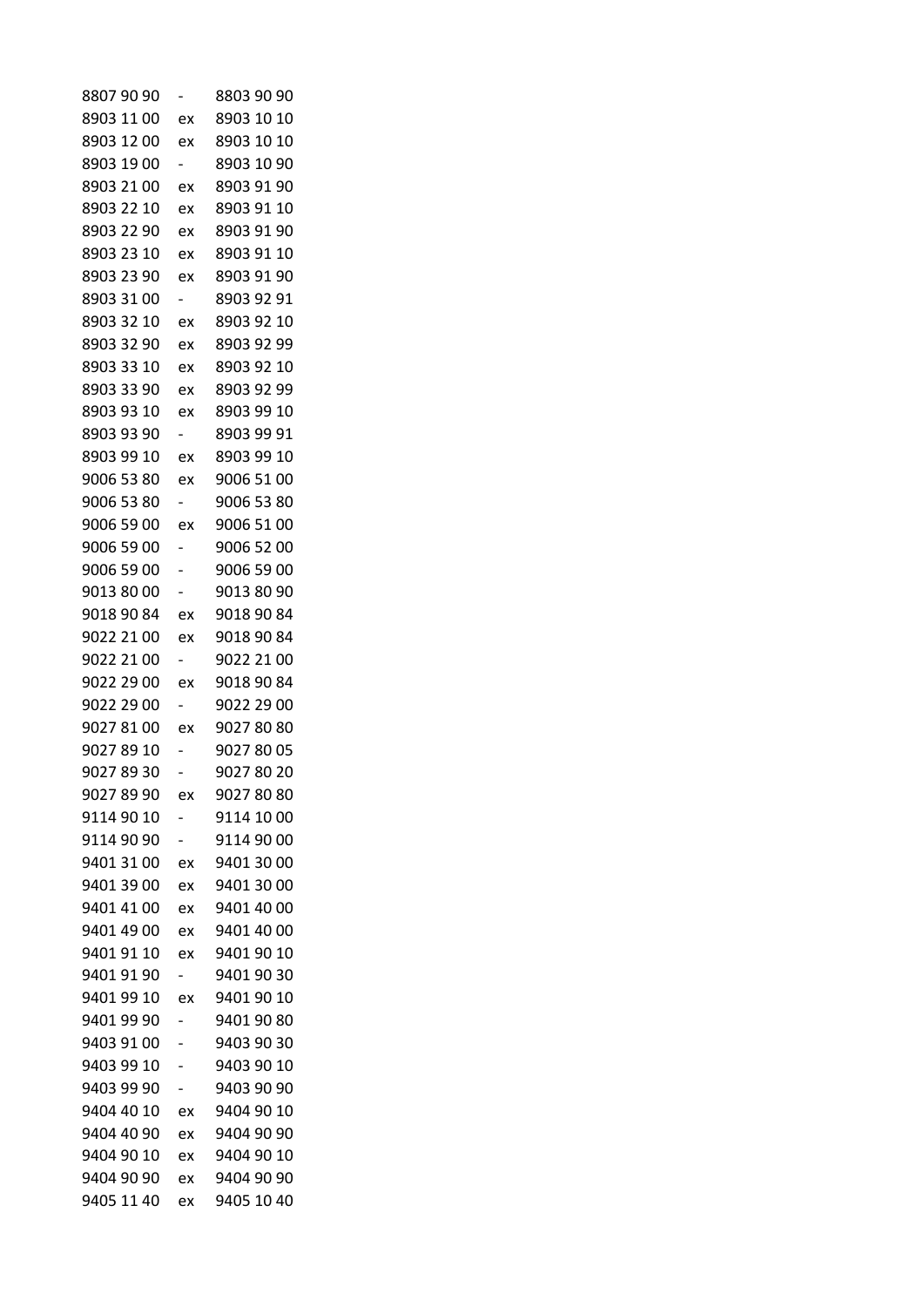| 9405 11 50 | ex                       | 9405 10 50 |
|------------|--------------------------|------------|
| 9405 11 90 | ex                       | 9405 10 98 |
| 9405 19 40 | $\overline{\phantom{0}}$ | 9405 10 21 |
| 9405 19 40 | ex                       | 9405 10 40 |
| 9405 19 50 | ex                       | 9405 10 50 |
| 9405 19 90 | $\overline{\phantom{0}}$ | 9405 10 91 |
| 9405 19 90 | ex                       | 9405 10 98 |
| 9405 21 40 | ex                       | 9405 20 40 |
| 9405 21 50 | ex                       | 9405 20 50 |
| 9405 21 90 | ex                       | 9405 20 99 |
| 9405 29 40 |                          | 9405 20 11 |
| 9405 29 40 | ex                       | 9405 20 40 |
| 9405 29 50 | ex                       | 9405 20 50 |
| 9405 29 90 |                          | 9405 20 91 |
| 9405 29 90 | ex                       | 9405 20 99 |
| 9405 31 00 | ex                       | 9405 30 00 |
| 9405 39 00 | ex                       | 9405 30 00 |
| 9405 41 10 | ex                       | 9405 40 10 |
| 9405 41 31 | ex                       | 9405 40 39 |
| 9405 41 39 | ex                       | 9405 40 99 |
| 9405 42 10 | ex                       | 9405 40 10 |
| 9405 42 31 | ex                       | 9405 40 39 |
| 9405 42 39 | ex                       | 9405 40 99 |
| 9405 49 10 | ex                       | 9405 40 10 |
| 9405 49 40 | $\overline{\phantom{a}}$ | 9405 40 31 |
| 9405 49 40 |                          | 9405 40 35 |
| 9405 49 40 | ex                       | 9405 40 39 |
| 9405 49 90 |                          | 9405 40 91 |
| 9405 49 90 |                          | 9405 40 95 |
| 9405 49 90 | ex                       | 9405 40 99 |
| 9405 61 20 | ex                       | 9405 60 20 |
| 9405 61 80 | ex                       | 9405 60 80 |
| 9405 69 20 | ex                       | 9405 60 20 |
| 9405 69 80 | ex                       | 9405 60 80 |
| 9405 99 00 | ex                       | 9405 99 00 |
| 9406 20 00 | ex                       | 9406 90 38 |
| 9406 90 38 | ex                       | 9406 90 38 |
| 9508 21 00 | ex                       | 9508 90 00 |
| 9508 22 00 | ex                       | 9508 90 00 |
| 9508 23 00 | ex                       | 9508 90 00 |
| 9508 24 00 | ex                       | 9508 90 00 |
| 9508 25 00 | ex                       | 9508 90 00 |
| 9508 26 00 | ex                       | 9508 90 00 |
| 9508 29 00 | ex                       | 9508 90 00 |
| 9508 30 00 | ex                       | 9508 90 00 |
| 9508 40 00 | ex                       | 9508 90 00 |
| 9701 21 00 | ex                       | 9701 10 00 |
| 9701 22 00 | ex                       | 9701 90 00 |
| 9701 29 00 | ex                       | 9701 90 00 |
| 9701 91 00 | ex                       | 9701 10 00 |
|            |                          |            |